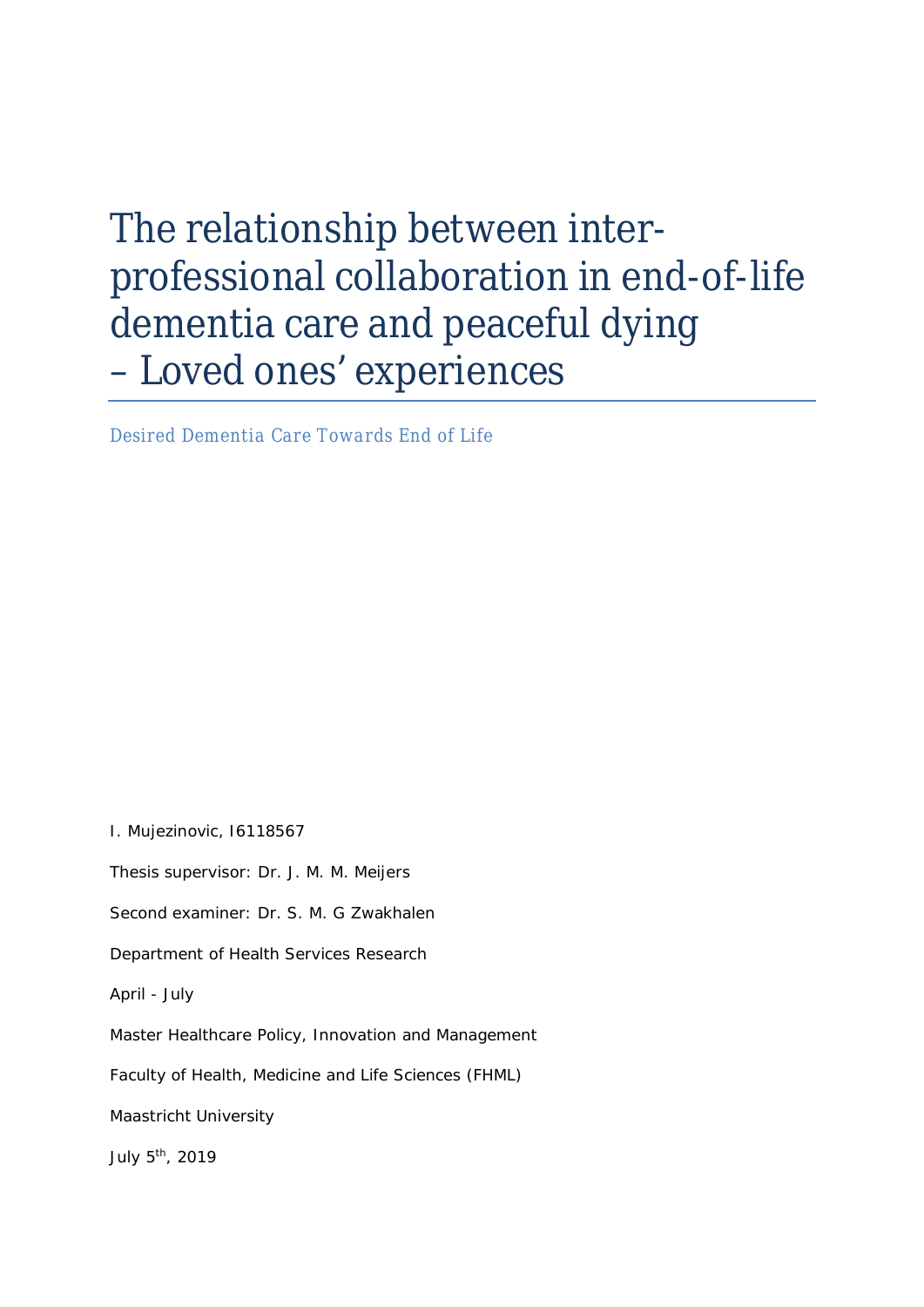# **Foreword**

During my Bachelor in Health Sciences and Master in Healthcare, Policy, Innovation and Management, my interest in dementia and dementia care has grown. As a loved one of a person with dementia, I understand how valuable the experiences of loved ones can be in improving the dementia care. Furthermore, I consider a peaceful death to be an important aspect of life. I hope this study, conducted in the context of completing my Master, can contribute to an improved inter-professional collaboration in end-of-life dementia care, through adjusting it to the needs of loved ones. This will hopefully contribute to persons with dementia dying more peacefully in the future. I would like to thank my thesis supervisor, Dr. Meijers, for the guidance and feedback during the establishment of this thesis. I would also like to thank C. Kemai for the guidance, feedback and collaboration during the establishment of this thesis.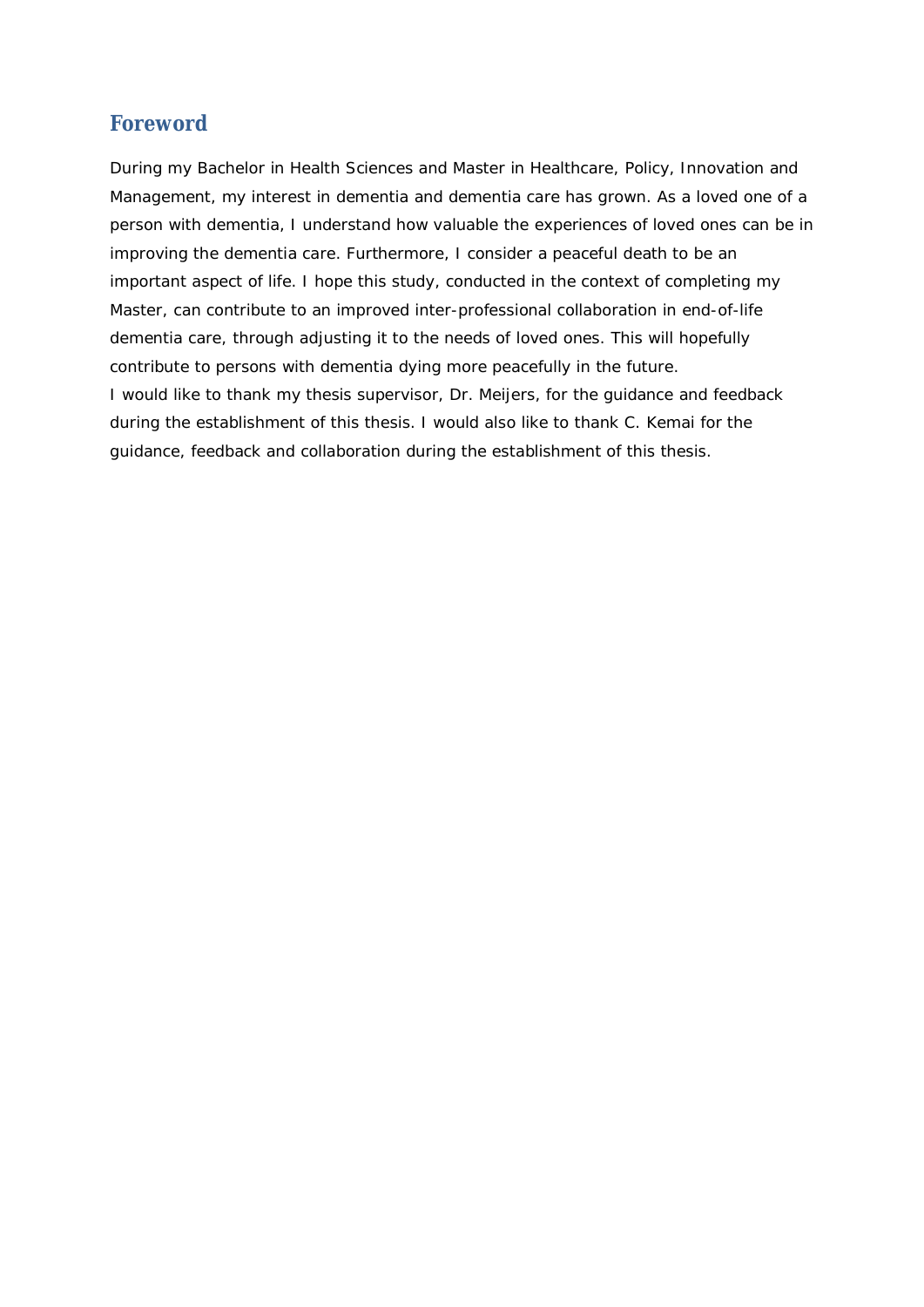# **Abstract**

*Background:* Palliative care may help address complex needs and concerns, and increase comfort in persons with dementia and their loved ones. Palliative dementia care requires loved ones, as proxy decision makers, to be involved in collaboration with different professionals. The percentage of loved ones indicating that the person with dementia has died peacefully is a quality indicator of palliative care. Therefore, understanding loved ones' needs in the inter-professional collaboration may improve palliative care and contribute to persons with dementia dying peacefully.

*Objective:* To explore loved ones' needs and challenges regarding inter-professional collaboration in end-of-life dementia care in nursing home and home care settings and explore the relationship between their experiences and how they perceived peaceful dying of the person with dementia.

*Methods*: Secondary data from the Desired Dementia Care Towards End of Life study was analyzed. Loved ones' experiences with inter-professional collaboration were gathered through semi-structured interviews and analyzed using NVivo software. Peaceful dying was assessed using a single item from the Quality of Dying in Long-Term Care instrument. The relationship between the experiences with inter-professional collaboration in both settings and dying peacefully was analyzed descriptively. *Results:* The experiences of thirty-two participants (n=24 NH and n=8 HC) were categorized into two themes: (1) loved ones' involvement in the collaboration with HCPs and (2) loved ones' perceptions of collaboration among HCPs. (1) Participants from both settings found it important to be informed. Whereas, participants from the home care setting were actively engaged and involved by HCPs, participants from the nursing home setting had more varied experiences. (2) Loved ones in both settings were aware of an information exchange between mainly doctors and nurses, but overall had little insight in the structural collaboration between different HCPs. HCPs' seemed to contribute positively to loved ones perceiving the death of the person with dementia as peaceful, by having a good communication among HCPs, being available and competent, and by actively involving loved ones and listening to them. Loved ones seemed to contribute positively by compensating for HCPs' negative input or being involved regardless of HCPs' input, through active engagement in: relaying information between HCPs, initiating contact with whichever available HCP, executing care tasks, or coordinating care. *Conclusion:* Loved ones' active engagement in the care for the person with dementia in nursing homes settings, either as a compensation for HCPs' passive attitude in involving them, by being involved by HCPs, or regardless of HCPs' attitude, is related to a peaceful death of the person with dementia, as perceived by loved ones. *Keywords:* Dementia, end-of-life care, loved ones' experiences, nursing home, home care, inter-professional collaboration, dying peacefully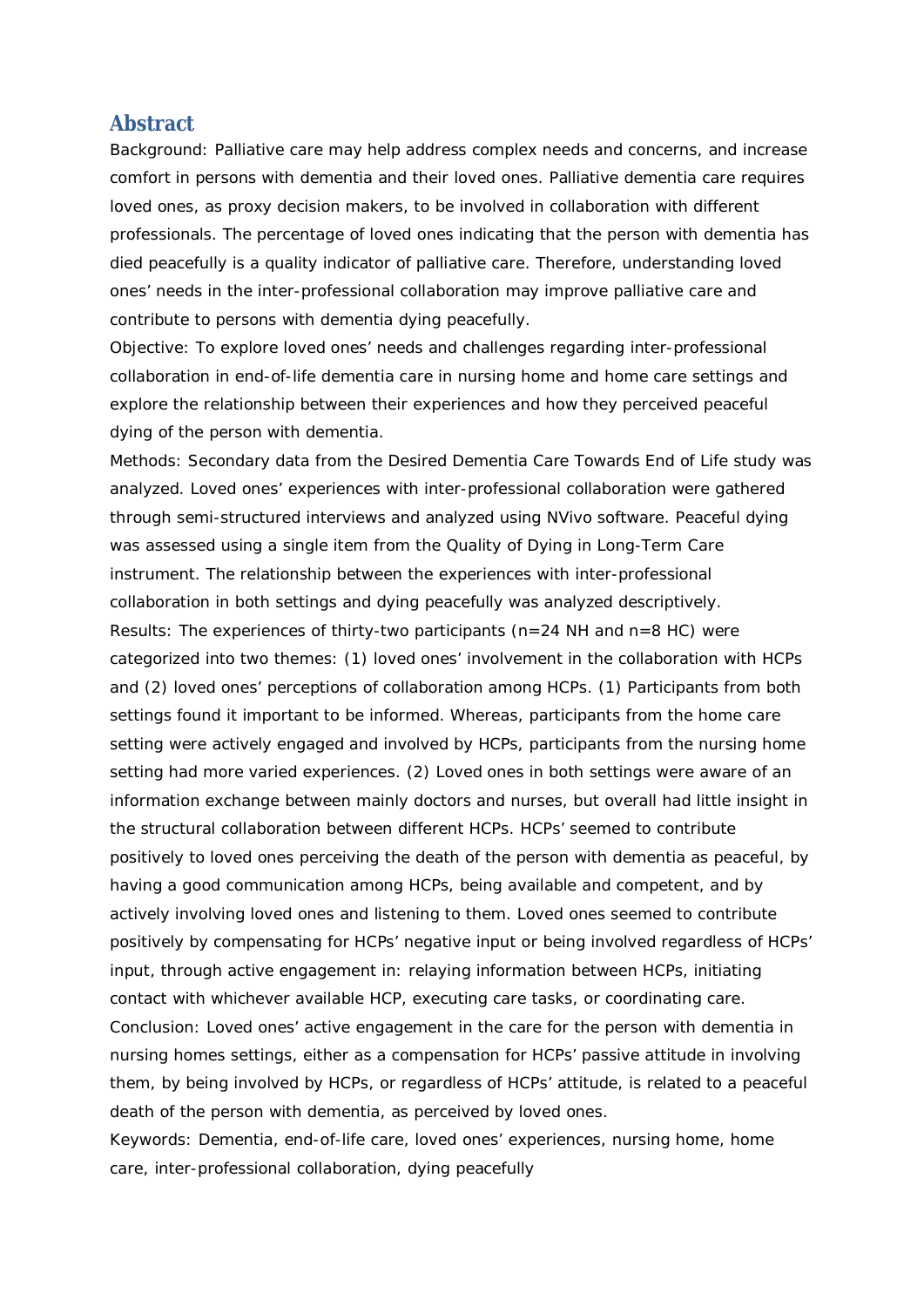# Contents

| $1_{\cdot}$                                                                    |
|--------------------------------------------------------------------------------|
|                                                                                |
|                                                                                |
|                                                                                |
| 2.                                                                             |
|                                                                                |
|                                                                                |
|                                                                                |
|                                                                                |
|                                                                                |
|                                                                                |
|                                                                                |
| 3.                                                                             |
|                                                                                |
| 3.1.1 Theme 1: Loved ones' involvement in the collaboration with HCPs11        |
| 3.1.2 Theme 2: Loved ones' perceptions of the collaboration among HCPs17       |
| 3.2 Relationship between inter-professional collaboration and peaceful dying20 |
| 3.2.1 Qualitative exploration of the relationship between inter-professional   |
|                                                                                |
|                                                                                |
|                                                                                |
|                                                                                |
|                                                                                |
|                                                                                |
|                                                                                |
| Appendix 1. Inter-professional collaboration interview questions 33            |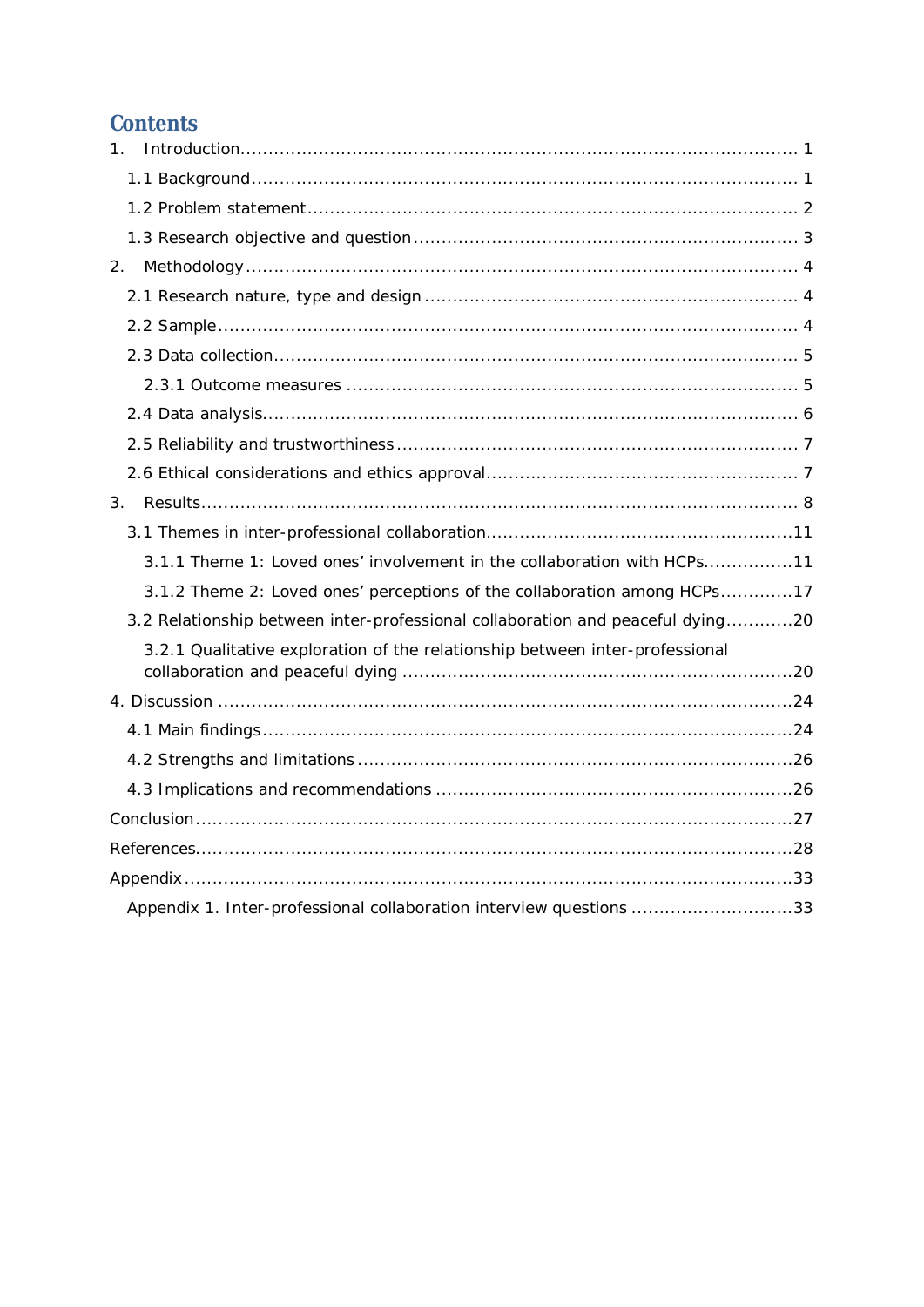# **1. Introduction**

## **1.1 Background**

The prevalence of dementia in the Netherlands has increased significantly since 1990 (Poos, Meijer & Willemse, 2015) and is expected to increase further by 115 percent by 2040 (Rijksinstituut voor Volksgezondheid en Milieu, 2018; Volksgezondheidenzorg, 2015), as the population is ageing due to an increase in average life expectancy (Vanderleyden, 2015). Dementia is a life-limiting disease with varying courses of physical and cognitive deterioration (Lee & Chodosh, 2009), characterized by memory loss, and impaired cognitive abilities and behavioral changes that interfere with daily functioning (Alzheimer Association, 2018). Since no cure for dementia is foreseen in the near future, many people will die with or due to dementia (van der Steen et al., 2014). Therefore, a palliative approach focusing on quality of life and comfort is recommended, particularly in advanced stages of dementia (van der Steen et al., 2014). Even in earlier stages, palliative care may help address complex needs and concerns of persons with dementia and their loved ones (van der Steen et al., 2014) and improve their quality of life (van der Steen, 2010).

In the Netherlands, palliative care is mainly provided by general practitioners and nursing staff (Nederlandse Zorgautoriteit, 2018), at home and in facilities such as nursing homes, hospitals, and hospices (Zorgwijzer, 2017). The Dutch quality framework for palliative care (*Kwaliteitskader palliatieve zorg Nederland)* defines palliative care as: "*Care that improves quality of life for patients and their relatives that have to deal with a life-threatening condition or vulnerability, by preventing and mitigating suffering, through early signalling and thoughtful assessment and treatment of problems of physical, psychical, social or spiritual nature. During the course of sickness or vulnerability, palliative care focuses on retaining autonomy, access to information and choice options*" (IKNL, 2017). This multidimensional approach in palliative care requires interprofessional collaboration between different healthcare professionals (HCPs) to address the complicated care demands in dementia and assure continuity of care (Eisenmann, Schmidt, Voltz & Perrar, 2016; Erel, Marcus, Dekeyser-Ganz, 2017; Lloyd-Williams, Abba, & Crowther, 2014). The importance of adequate inter-professional collaboration is highlighted in the Dutch Dementia Deltaplan (n.d) and the National Program of Palliative Care of the Ministry of Health (VWS) (Alzheimer Nederland, 2015). Inter-professional collaboration is best described by the definition provided by the World Health Organization (2010): "*Multiple health workers from different professional backgrounds work together with patients, families, caregivers and communities to deliver the highest quality of care".*

Inter-professional collaboration in palliative dementia care requires involvement of volunteers, patients (Eisenmann et al., 2016; Erel et al., 2017; Lloyd-Williams et al.,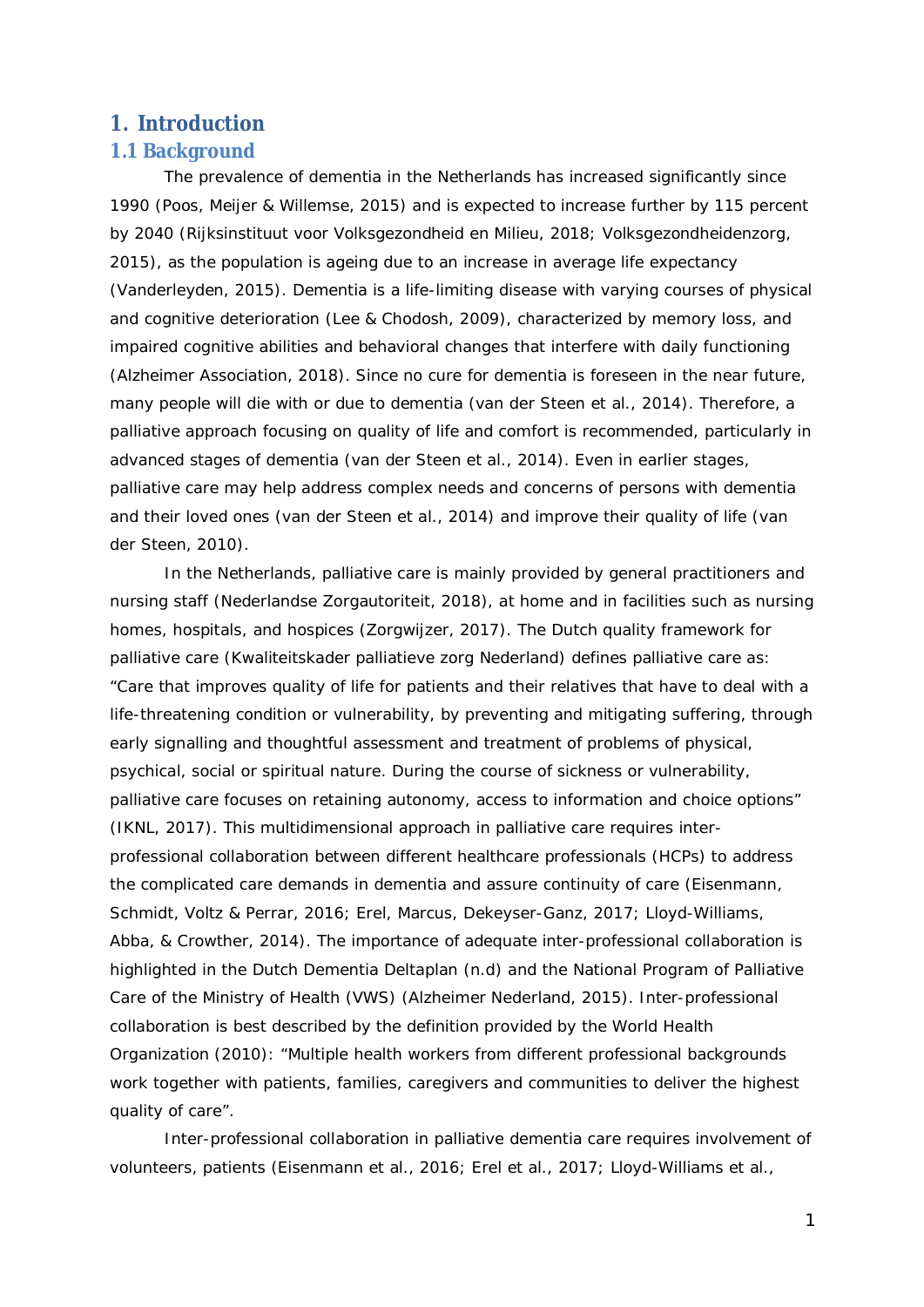2014), and especially loved ones, as they often take on an active role as a proxy decision-maker, since active decision-making may be hampered by cognitive impairments in later stages of dementia (Samsi & Manthorpe, 2013; Shanley, Fetherstonhaugh, McAuliffle, Bauer & Beattle, 2017). The cognitive and functional deterioration associated with dementia may furthermore inflict anticipatory grief before actual bereavement in loved ones (Kiely, Prigerson & Mitchell, 2008; Arruda & Paun, 2017) and differentiate their end-of-life care needs and experiences from those of loved ones of persons with other disabilities or illnesses (Hebert & Schulz, 2006). These experiences and the extent to which loved ones are satisfied with end-of-life care may influence their grief reactions before and after bereavement (Kiely et al., 2008; Arruda & Paun, 2017).

#### **1.2 Problem statement**

Loved ones of persons with dementia prefer continuity of living arrangements and caregivers (van der Steen, Dekker, Gijsberts, Vermeulen & Mahler, 2017; van der Steen et al., 2014). Contrastingly, palliative care for persons with dementia is often fragmented (Bökberg, Ahlstrom, Karlsson, Hallberg & Janlov, 2014; Davies et al., 2014) and insufficiently adjusted to the needs of both the person with dementia and their loved ones (Teno et al., 2004). The fragmentation of care can be time consuming and may lead to frustration among loved ones, increased healthcare costs, and poor quality of care (Aaltonen et al., 2014).

 Quality of care can be assessed through quality indicators, which are measurable and explicitly defined items referring to the structure, processes or outcomes of care (Campbell, Braspenning, Hutchinson & Marshall, 2002; Donabedian, 1988). These are increasingly used to compare quality scores across care providers and initiate quality improvements (Campbell, Roland & Buetow, 2000). In recent years, there has been a growing interest in quality indicators for palliative care (De Roo et al., 2013). An example of a quality indicator referring to outcomes of palliative care (Claessen et al., 2011) and quality of dying is 'the percentage of relatives who indicate that the patient died peacefully' (van Soest-Poortvliet et al., 2011). Dying peacefully is a broad concept and involves spiritual well-being and meaningfulness of life (van Soest-Poortvliet et al., 2011), which may be reflected in calmness, nearness to one's beloved and experiences of inner harmony or tranquility (De Roo et al., 2014). Research shows that only half of the nursing home residents with dementia die peacefully, as perceived by their loved ones (De Roo et al., 2014). Fragmented care might be one of the factors compromising dying peacefully (De Roo et al., 2015).

Understanding the needs regarding inter-professional collaboration of those closest to persons dying with dementia may inform unique requirements for the provision of palliative care that may contribute to quality of life and eventually dying peacefully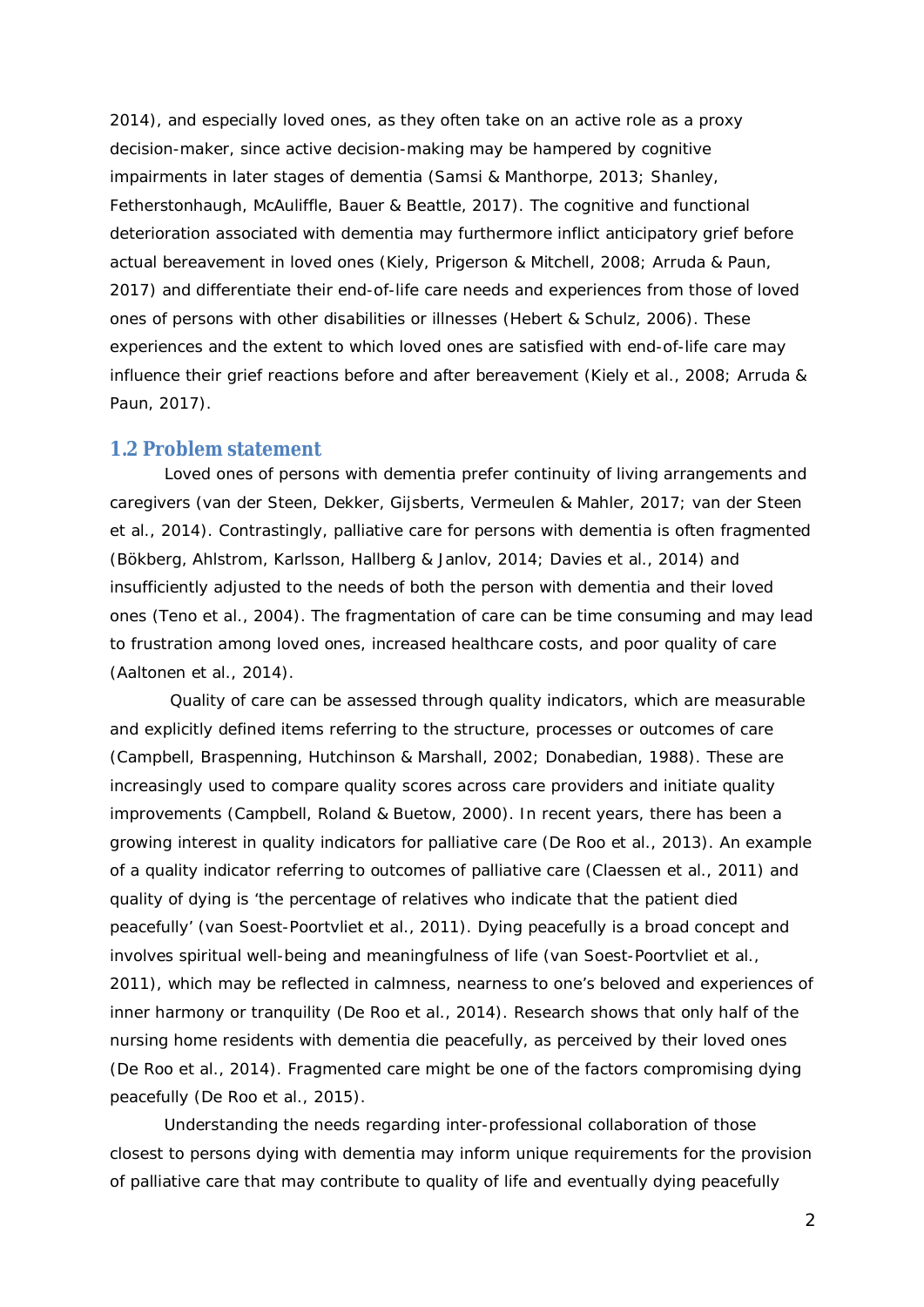(Thompson & Roger, 2014). Several studies have explored loved ones' experiences with regards to inter-professional collaboration in end-of-life dementia care. According to these studies, amongst others, loved ones find it important to receive clear and continuous information (Dahlke et al., 2018), and to have a permanent contact person serving as a facilitator for the communication with HCPs (Stephan, Möhler, Renom-Guiteras & Meyer, 2015). According to Stephan et al. (2015) loved ones' experiences can be categorized into two layers of inter-professional collaboration: collaboration between HCPs and informal caregivers, and collaboration among HCPs.

Furthermore, several studies regarding end-of-life dementia care (de Roo et al., 2015; de Roo et al., 2014), peaceful dying of persons with dementia (van der Steen, 2010; van der Steen et al., 2017), and one study on the associations between unpleasant experiences with end-of-life-dementia care and dying peacefully (Bolt, Verbeek, Meijers & van der Steen, 2019) have been conducted. However, the specific relationship between loved ones' experiences with inter-professional collaboration and how they perceive peaceful dying of the person with dementia has not been explored.

# **1.3 Research objective and question**

The objective of this study was to explore loved ones' needs and challenges in the inter-professional collaboration in end-of-life dementia care in home care and nursing home settings, and explore the specific relationship between loved ones' experiences and how they perceived peaceful dying of the persons with dementia. This study will contribute to the body of evidence on palliative dementia care and may inform the establishment of inter-professional collaborative strategies, practice recommendations and interventions aiming to enhance the quality of palliative dementia care. The current paper covered the following main research question: *What is the relationship between the experiences of loved ones with the inter-professional collaboration in end-of-life dementia care and peaceful dying of the persons with dementia?*

In order to answer the main research question, the following sub questions were formulated:

- 1. What are the experiences of loved ones with the inter-professional collaboration in the end-of-life care for persons with dementia in nursing home and home care settings?
- 2. What are differences between nursing home and home care settings in: the experiences of loved ones with the inter-professional collaboration, and the relationship between these experiences and how they perceived peaceful dying of the person with dementia?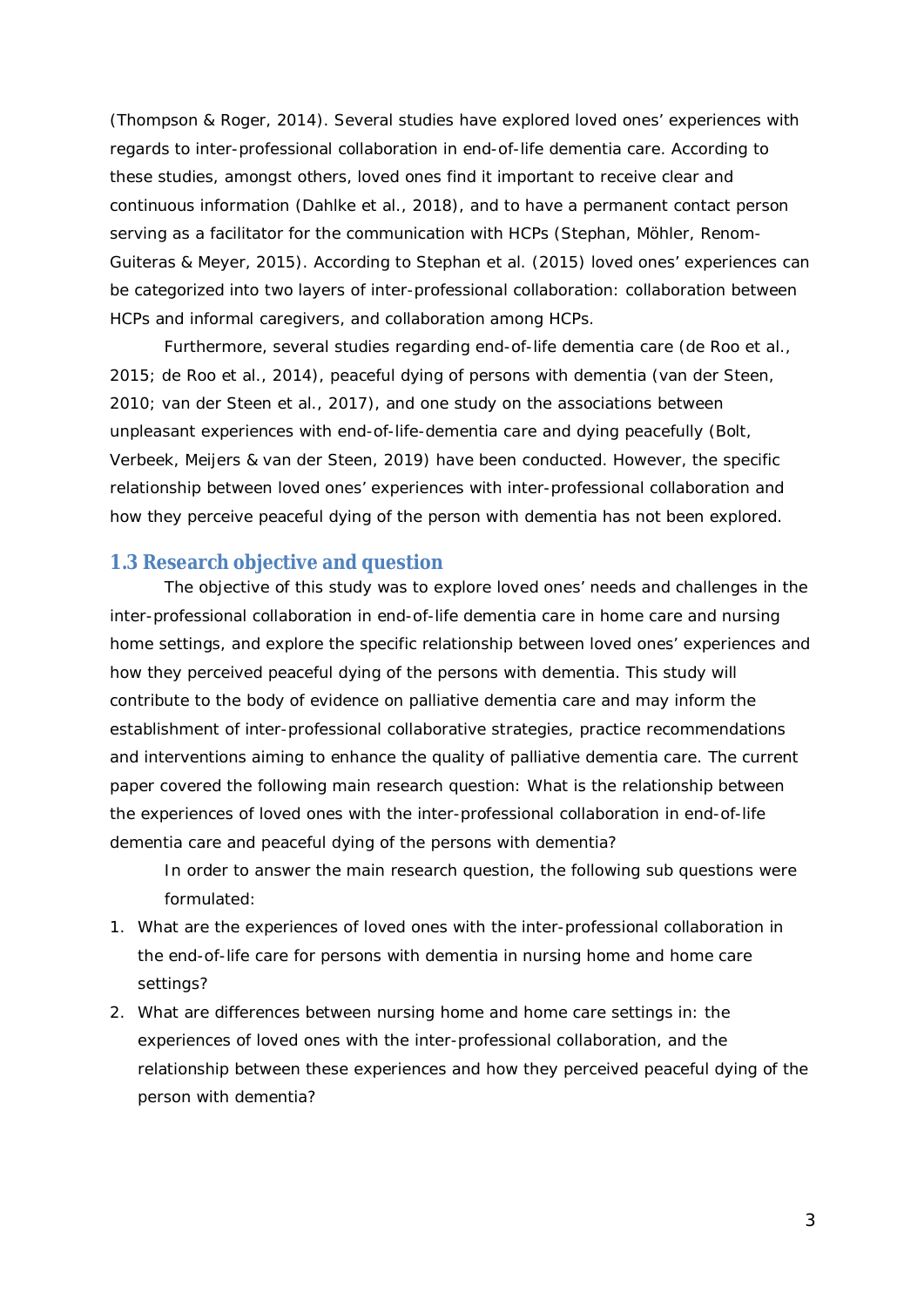# **2. Methodology**

This study is part of the Desired Dementia Care Towards End of Life (DEDICATED) project. This research and implementation project aims at improving palliative care for persons with dementia and their loved ones in both nursing home and home care settings. DEDICATED is guided by four overarching themes, distilled from a white paper of the European Association for Palliative Care (EAPC) (van der Steen et al., 2014), a literature review on the needs of persons suffering from dementia at the end of life (Perrar, Schmidt, Eisenmann, Cremer, & Voltz, 2015), and a Dutch quality framework for palliative care (IKNL, 2017). The four themes involve: (daily) caregiving, end of life communication as a part of Advanced Care Planning, transmural collaboration in transitions of care, and inter-professional collaboration. This study focused on interprofessional collaboration.

## **2.1 Research nature, type and design**

In order to explore the relationship between the experiences of loved ones with the inter-professional collaboration and how they perceived peaceful dying of persons with dementia, a mixed methods design was used. Cross-sectional, secondary qualitative data from semi-structured interviews and quantitative data from a single questionnaire item were combined. A mixed method design is used to gain a better understanding and more comprehensive answers to research issues compared to using either quantitative or qualitative approaches on its own. The strengths of this design offset the weaknesses of quantitative and qualitative research when used individually (Creswell & Clark, 2007).

# **2.2 Sample**

Three nursing home and home care organizations, Zuyderland Zorg, Envida and Vivantes, located in the Southern region of the Netherlands, participated in the DEDICATED project. Managers of these organizations agreed upon the organization's role in recruiting and informing potential participants about the study. To recruit a heterogeneous sample of eligible participants, comprising both male and female participants covering a broad age range and cultural diversity, a purposive sampling method was used (Boeije, 2005). The aim was to include bereaved loved ones most closely involved in the care for the persons with dementia, by contacting the designated informal caregiver and inquiring whether they or another individual were most closely involved in the care. In case of the latter, contact information of this individual was requested. Besides being most closely involved in the care, to be considered eligible for the study, the person with dementia had to be at least 65 years old at the time of death. Additionally, the death had to have taken place within the past six months, but no earlier than six weeks ago (due to the emotional impact of interviewing) in one of the three participating nursing homes or at home having received home care by one of these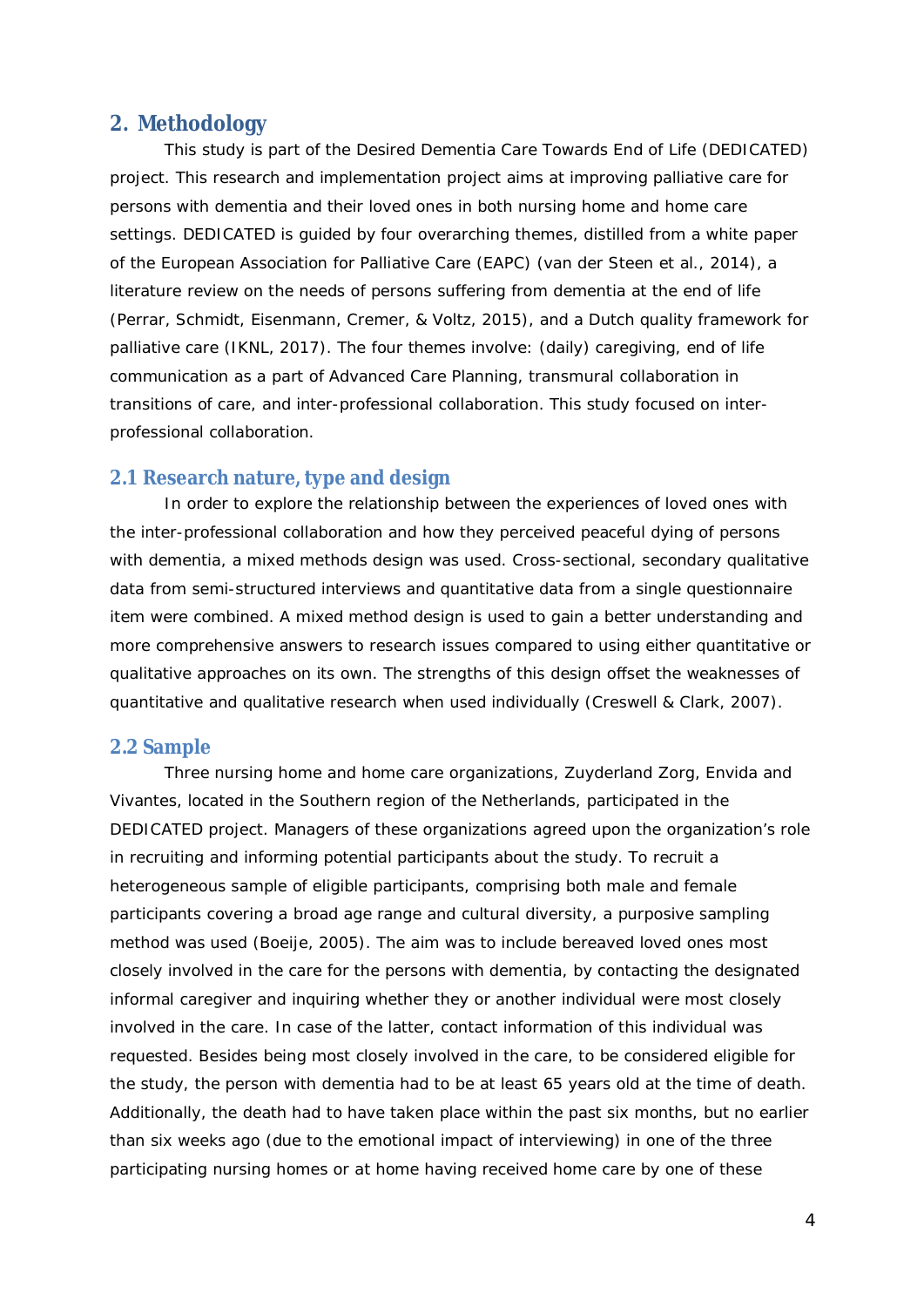organizations. Individuals were not eligible if they had insufficient understanding of the Dutch language or dialect and were physically or psychologically unable to take part in an interview. In order to participate, all individuals considered eligible, needed to provide informed consent.

# **2.3 Data collection**

The secondary, cross-sectional data used in this study was gathered through qualitative interviews and quantitative questionnaires conducted between February and July 2018. Semi-structured in-depth interviews, covering the four themes described previously, were conducted by two researchers, trained in performing qualitative interviews. Interviews provide an opportunity to gain insight into a topic through the perspective, experiences and language of the persons involved (Boeije, 2005), as participants are encouraged to talk freely and reveal information that might have stayed hidden otherwise (Hargie, 2010). The place and time of the interviews depended on participants' preferences, but preferably took place in their home settings. Participants were given the opportunity to take breaks and end participation at any time. The interviews were audio-recorded and transcribed according to the clean read verbatim method.

#### **2.3.1 Outcome measures**

Demographic variables derived preceding the interviews, included participants' age, gender, education level and familial relationship with the deceased. Moreover, participants were inquired about the duration of stay in the nursing home or of received home care, any transfers during the last three months of life, information on end-of-life communication, age, gender and cause of death of the deceased person with dementia.

This secondary data analysis focused on *loved ones' experiences with interprofessional collaboration*, gathered through the interview questions, which reflected: the different involved disciplines, their collaboration and communication, and the involvement of loved ones (Appendix 1).

Participants of the interviews were furthermore requested to assess *the peaceful dying of the person with dementia*, by filling in an item from the Quality of Dying in Long-Term Care (QOD-LTC) instrument (Munn et al., 2007). The item concerned the last month of life and was measured on a 5-point Likert-type scale  $(1 = \text{not at all}; 2 = \text{a little})$ bit;  $3 = a$  moderate amount;  $4 =$  quite a bit; and  $5 =$  completely), with higher scores indicating a more peaceful death.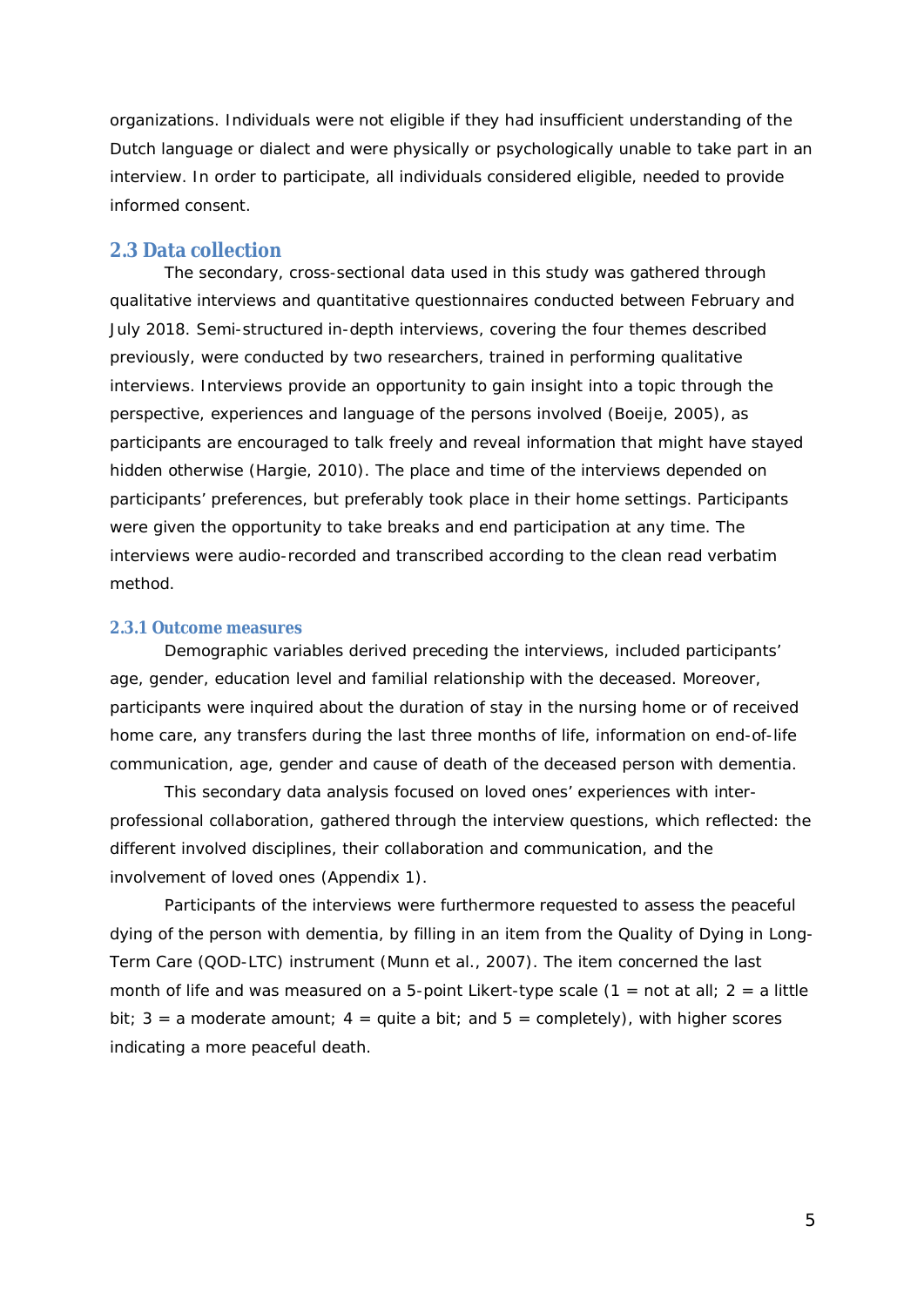#### **2.4 Data analysis**

Descriptive statistics of demographic data and the dying peacefully item from the QOD-LTC were generated and analysed using IBM SPSS statistics version 25.0 (IBM Corp, Armonk, NY). Furthermore, a possible association between the type of care setting and scores on the dying peacefully item was investigated through a Chi-Square test.

The qualitative data of the verbatim transcribed interviews were analysed by two authors (I. M and C. K.) with a critical realism (CR) approach using NVivo 12 software. CR originates as a scientific alternative to positivism and constructivism (Fletcher, 2017). One of the most relevant tenets of CR is that the nature of reality (ontology) is not reducible to our knowledge of reality (epistemology), as human knowledge captures a small part of vaster reality. Theories can thus help get closer to reality. Ontology in CR is stratified into three levels. The first level is the empirical, which is the realm of events, mediated through the filter of human experience and interpretation. At this level social ideas, meanings, decisions and actions occur, which can be causal. The middle level consists of the actual, where there is no filter of human experience. Events occur regardless of the experience or interpretation and can often be different from what is observed at the empirical level (Danermark, Ekstrom & Jakobsen, 2005). The third level is the real, where causal mechanisms exist, which produce events appearing at the empirical level (Fletcher, 2017).

Following the CR stratification, the data analysis process consists of deduction, induction, abduction and retroduction. Prior to the data analysis, the two layers of collaboration mentioned previously (collaboration between HCPs and informal caregivers, and collaboration among HCPs) were drawn from literature (Stephan et al., 2015) (deduction), and formed the two main themes and theoretical codes (Saldaña, 2015). The data analysis began with the search for demi-regularities, which are tendencies or patterns in loved ones' experiences. These demi-regularities formed the initial codes and sub-codes (induction) within the two themes (Saldaña, 2015). The codes and sub-codes based on loved ones' experiences were then re-described (abduction) using theoretical concepts (Stephan et al., 2015; Dahlke et al., 2018). Finally, contextual conditions for causal mechanisms to take effect and result in the observed trends were identified (retroduction) (Fletcher, 2017). To cluster the codes in comprehensive categories, axial coding was performed (Saldaña, 2015). The authors independently coded interviews in four cycles and compared their coding series during interim meetings to broaden, adjust or add codes according to induction, abduction and retroduction. Any discrepancies were discussed to reach consensus. The codes and categories were discussed during peer debriefing sessions, leading to further alterations and the final coding scheme.

In analysing loved ones' experiences with the inter-professional collaboration, a distinction was made between nursing home and home care settings. Furthermore,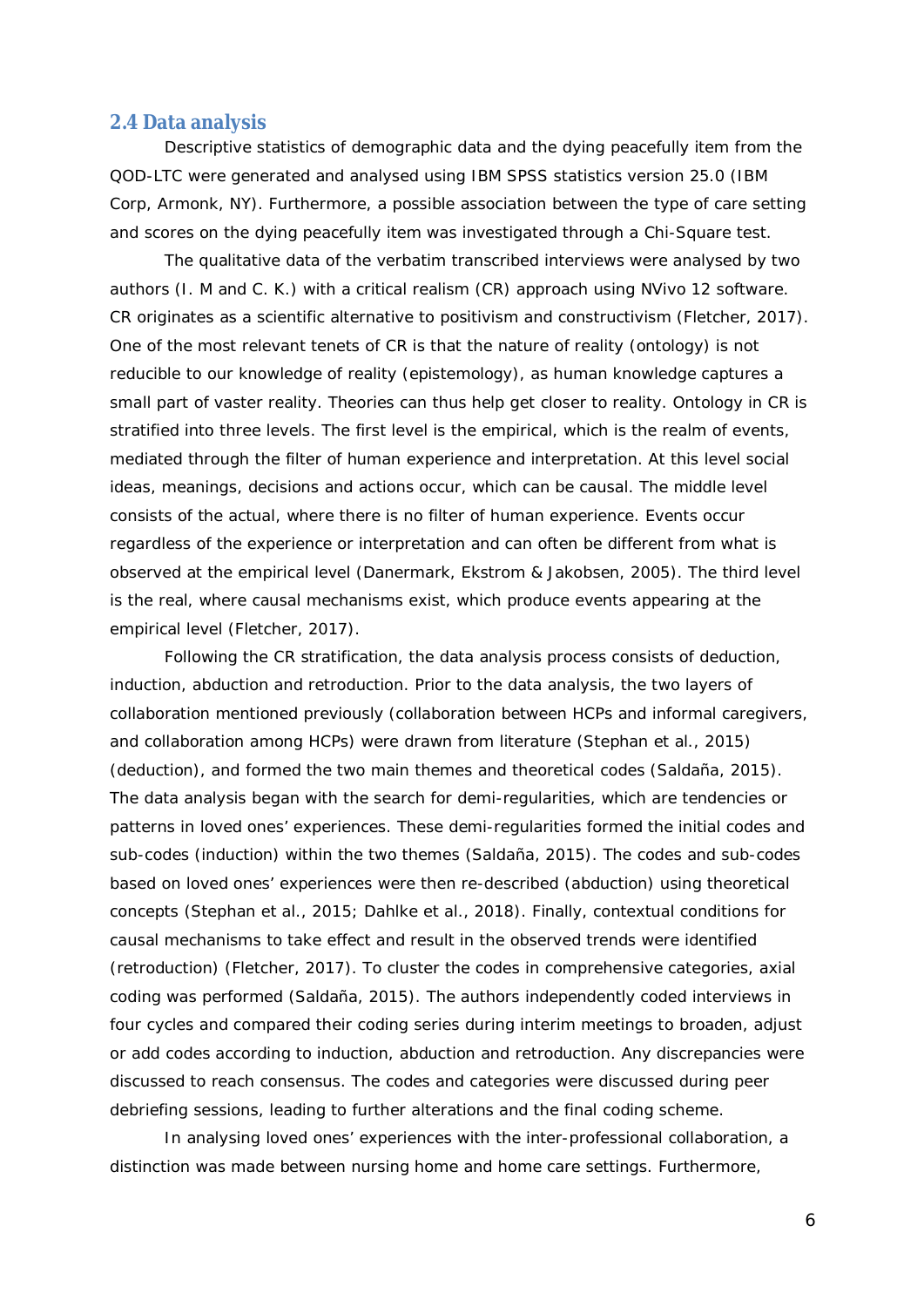experiences were categorised per indicated score on the dying peacefully item of the QOD-LTC and patterns were identified for both settings in relation to a negative (not at all and a little bit) or positive (quite a bit and completely) category of agreement to the statement that the loved with dementia has died peacefully.

## **2.5 Reliability and trustworthiness**

The total item extracted from the QOD-LTC, of which dying peacefully is a sub item, has an acceptable reliability with a Cronbach's alpha of 0.76 (Munn et al., 2007).

The credibility of the qualitative data collection was enhanced during the formation of the interview guide by reviewing relevant literature in search for existing, valid and reliable questions. As no existing questions were found, preliminary questions were set up through a brainstorm session with healthcare professionals from the collaborating organizations and other experts (patients, representatives, informal caregivers, educators, etc.). This set of questions was discussed with a team of researchers until consensus was reached upon five questions per theme, thereby enhancing the face validity. The interview guides have been tested by means of two mock interviews with patient representatives. Credibility was furthermore enhanced by conducting the data analysis with two researchers (I.M and C.K), who were both not involved in the data collection (Graneheim & Lundman, 2004). Finally, the coding framework was grounded from the interview data, rather than set up a priori, developed by author (I.M., C.K., and J.M.M) consensus and discussed during several peer debriefing sessions, contributing to the credibility (Thomas, 2006). Dependability, the degree to which data remains the same over time, is enhanced during the data collection by conducting the interviews with two interviewers and taking notes right after the interviews, to prevent information loss (Boeije, 2005), and by performing the analysis in a time period of two months. To ensure transferability, the extent to which findings can be transferred to other groups or settings, it was sought to describe the data collection, analysis procedures and results as detailed as possible. The above mentioned steps have contributed to the trustworthiness of this study (Flick, 2006).

# **2.6 Ethical considerations and ethics approval**

The interview study of the DEDICATED project is line with the principles of the Declaration of Helsinki (64th WMA General Assembly, Fortaleza, Brazil, October 2013) of the World Medical Association (WMA). The Medical Research Involving Human Subjects Act (*in Dutch: Wet Medisch-wetenschappelijk Onderzoek met Mensen*) does not apply to the study. However, as it is a protocol to assess all studies of Maastricht University and Zuyderland, METC (Heerlen) has assessed and approved the study protocol for the interviews (METCZ20180026). Furthermore, all interviewees have provided their written informed consent. Except from possible emotional reactions to questions, neither serious risks, nor benefits were associated with participation.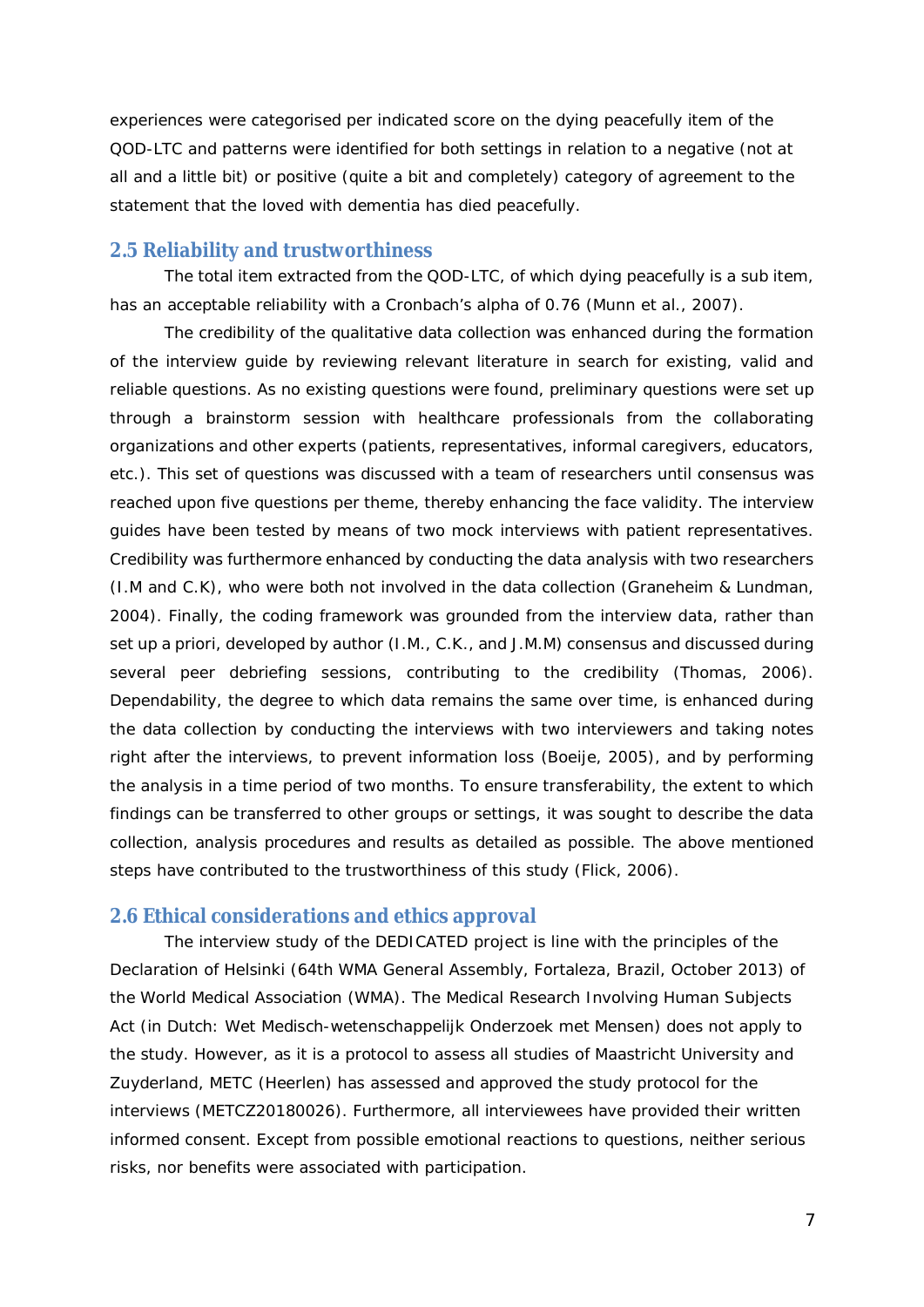Confidentiality and the voluntary nature of participation of all study activities, as well at the possibility to withdraw participation at any time, were explained to the participants. In order to safeguard confidentiality and to prevent identification of the participants, the data has been collected anonymously. The item of the QOD-LTC was derived anonymously and has been linked to each interview through a code, which has not been linked to any identifiable personal data of the participants. This is in line with the Personal Data Protection Act (Wbp).

The anonymous transcripts were secured during the course of this study and original data and all copies were returned to the researcher at the end of the period. Furthermore, all original data and copies were deleted. The research ethical committee of FHML has reviewed the research proposal of the current study and provided approval after having classified the project as low-risk. This study adhered to the principles of professional scientific conduct as stated in the 'Netherlands Code of Conduct for Scientific Integrity' and 'Regulation for Scientific Integrity at Maastricht University'.

# **3. Results**

In total, thirty-two loved ones bereaved of a person with dementia, participated in the study (Table 1). The participants' mean age was  $62.0$  (standard deviation = 9.3, range 44.0, 87.0). Twenty-two participants (68.3%) were female. The participants most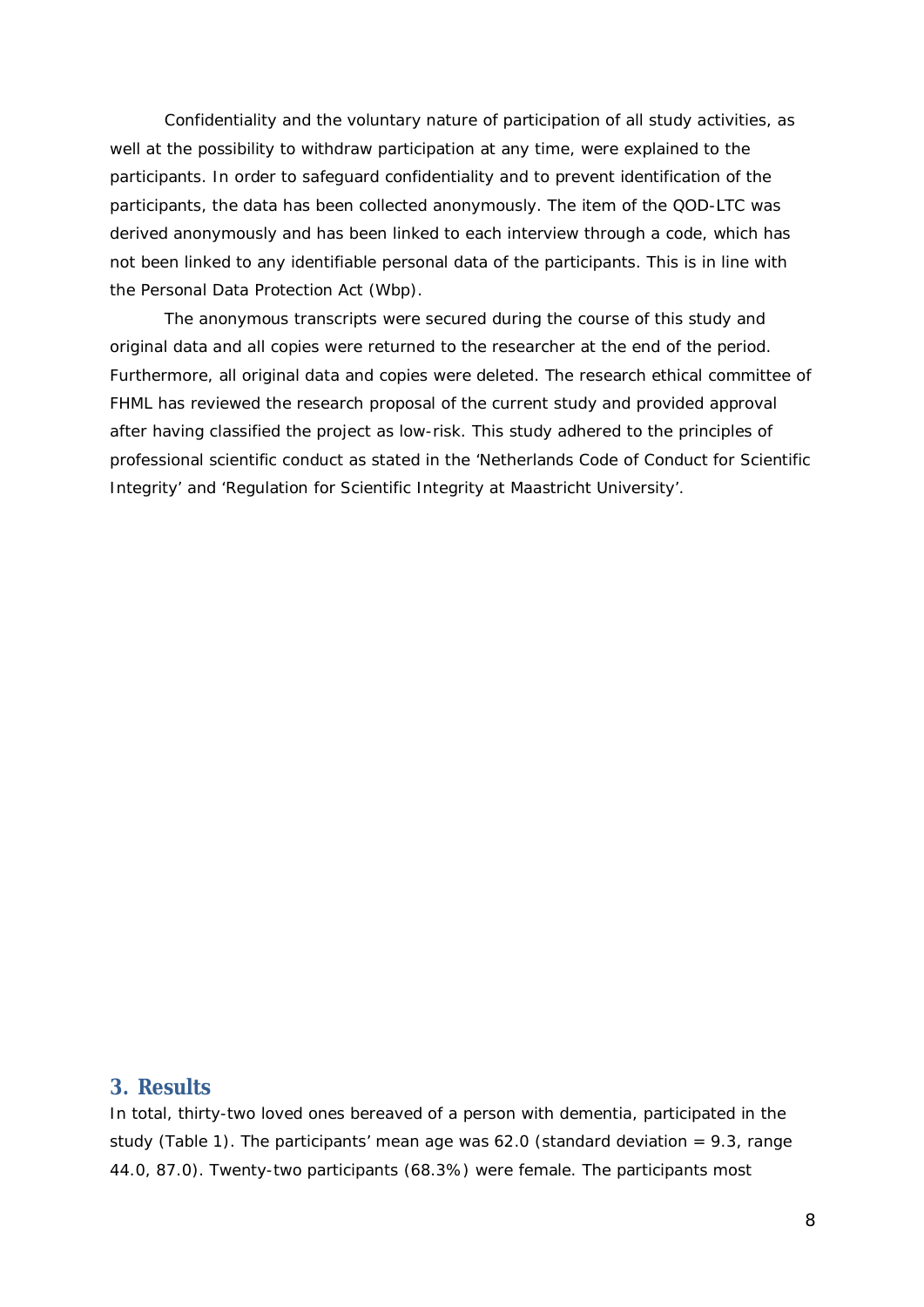frequently (71.9%) were a daughter or son (in law) and a legal representative of their loved one in seventeen cases (53.1%). The mean age of the persons with dementia was 86.6 (standard deviation = 6.3, range 70.0, 97.0), and twenty-three (71.9%) were female. Eight persons (25.0%) have received home care, while 24 (75.0%) have received nursing home care, most frequently (37.5%) during the last one to two years of their lives. The death of the person with dementia most frequently was expected (65.5%), occurred due to an unknown cause (40.6%), in a nursing home setting (78.1%).

| Table 1. Characteristics of the participants and the persons with dementia |  |  |  |  |
|----------------------------------------------------------------------------|--|--|--|--|
|----------------------------------------------------------------------------|--|--|--|--|

|                                      | Count (n)      | Percentage (%) |
|--------------------------------------|----------------|----------------|
| Participants characteristics         |                |                |
| Gender                               |                |                |
| Female                               | 22             | 68.8           |
| Highest completed education          |                |                |
| Pre-vocational secondary and         | 9              | 28.2           |
| general secondary education          |                |                |
| Secondary vocational education       | 11             | 34.4           |
| Higher general secondary and         | $\overline{4}$ | 12.5           |
| pre-university education             |                |                |
| Higher vocational education and      | 8              | 25.0           |
| University                           |                |                |
| Relation to person with dementia     |                |                |
| Son or daughter (in law)             | 23             | 71.9           |
| Partner                              | 3              | 9.4            |
| Cousin                               | 3              | 9.4            |
| Brother or sister (in law)           | $\mathbf{1}$   | 3.1            |
| Other                                | $\overline{2}$ | 6.3            |
| Legal representative <sup>1</sup>    |                |                |
| Yes                                  | 17             | 53.1           |
| No.                                  | 12             | 37.5           |
| Person with dementia characteristics |                |                |
| Gender                               |                |                |
| Female                               | 23             | 71.9           |
| Type of care                         |                |                |
| Nursing home care                    | 22             | 75.0           |
| Legally represented <sup>1</sup>     |                |                |
| Yes                                  | 22             | 68.8           |
| <b>No</b>                            | $\overline{7}$ | 21.9           |
| Length of nursing home stay or       |                |                |
| home care provision                  |                |                |
| <1 month                             | 2              | 6.3            |
| 1-6 months                           | 6              | 18.8           |
| 6-12 months                          | 3              | 9.4            |
| 1-2 years                            | 12             | 37.5           |
| 2-5 years                            | 9              | 28.1           |
| Missing = $9.4%$<br>1.               |                |                |
| Table 1. (Continued)                 |                |                |
|                                      | Count (n)      | Percentage (%) |

| Admission during last three months |     |      |  |
|------------------------------------|-----|------|--|
| Yes                                | -12 | 37.5 |  |
| Death expected by loved one        |     |      |  |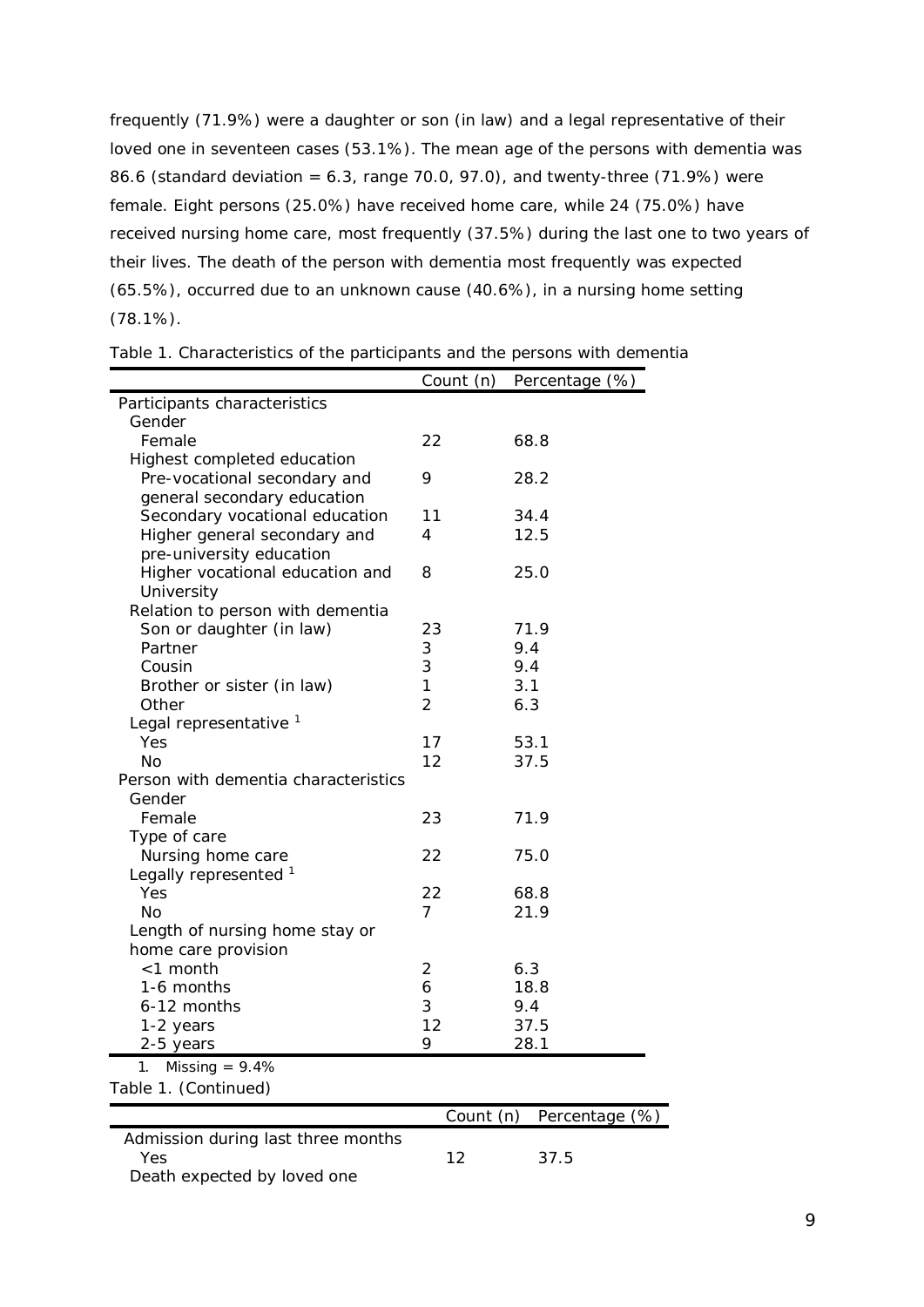| Yes                                    | 21            | 65.6 |
|----------------------------------------|---------------|------|
| Place of death                         |               |      |
| Nursing home                           | 25            | 78.1 |
| Home                                   | 4             | 12.5 |
| Hospital                               | 3             | 9.4  |
| Cause of death according to loved one  |               |      |
| Unknown                                | 13            | 40.6 |
| Abstinence of food/fluids              | 5             | 15.6 |
| Complications after falling incident   | 3             | 9.4  |
| Pneumonia                              | $\mathcal{P}$ | 6.3  |
| Swallowing difficulties, infection(s), | 4             | 12.4 |
| cancer or stroke <sup>2</sup>          |               |      |
| Other                                  | 5             | 15.6 |

2. One indication per each death cause category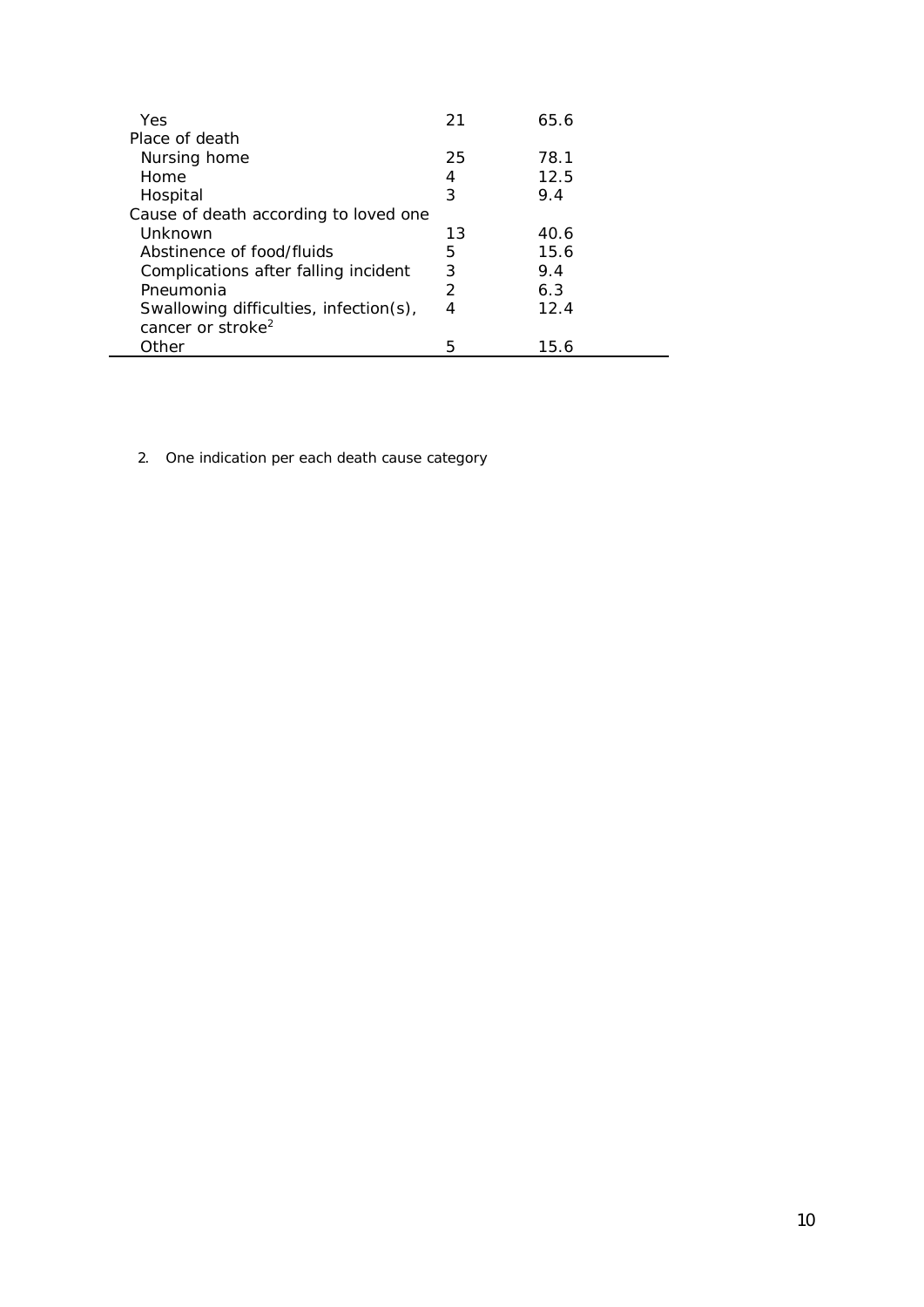# **3.1 Themes in inter-professional collaboration**

The thirty two interviews were qualitatively analyzed according to two main themes: loved ones' involvement in the collaboration with HCPs, and loved ones' perceptions of the collaboration among HCPs.

# **3.1.1 Theme 1: Loved ones' involvement in the collaboration with HCPs**

The first theme regards *loved ones' involvement in the collaboration with HCPs* (Figure 1) and is divided into three subthemes: loved ones involvement in the collaboration (1A), factors influencing the level of involvement (1B), and factors influencing the communication between loved ones and HCPs (1C).



*Figure 1. Theme 1: loved ones' involvement in the collaboration with HCPs*

# *Loved ones' involvement (1A)*

In the collaboration with HCPs, loved ones can be involved in the information exchange (1A.l), the care process (1A.ll) and shared decision making (1A.lll). In both nursing home and home care setting, participants were actively engaged in some roles in the collaboration. Even though overall all were actively engaged, only three of the twentyfour participants of whom loved ones had received nursing home care (NH participants) felt to have been in control. The eight participants of whom loved ones had received home care (HC participants) overall felt to have been in control.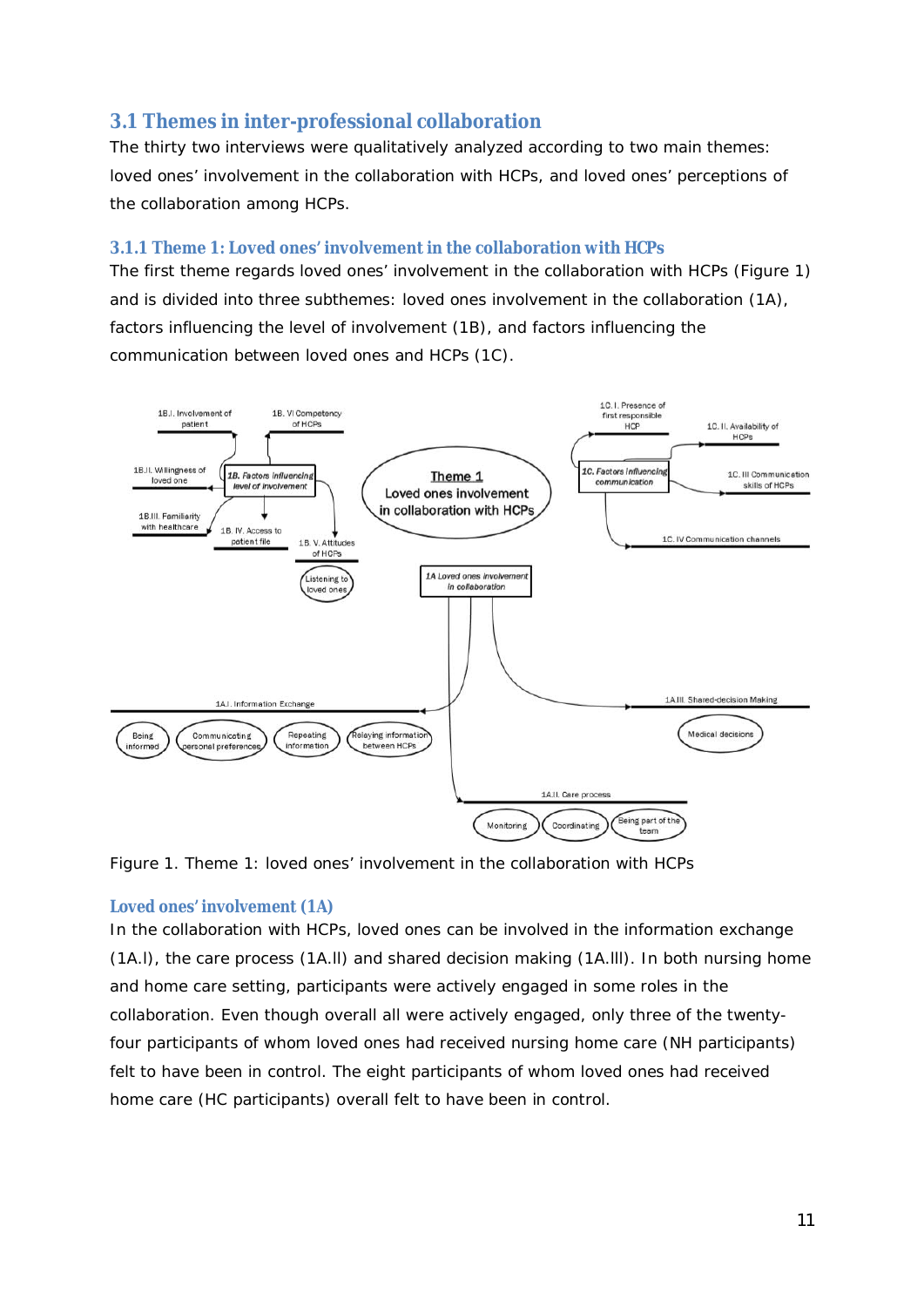#### Information exchange (1A.l)

Loved ones can be involved in the information exchange by: being informed about the health status or changes in care and medication, indicating personal preferences regarding the care for the person with dementia, repeating information to HCPs, and actively relaying information between different HCPs.

Overall, the participants of both settings found it important to be informed about the current health status, changes in care provision, medical decisions, and the process of dementia and dying. The NH participants' experiences on extent to which they were informed varied and were overall more negative. Seven NH participants indicated to have been actively informed by the HCPs. The following statement emphasizes that being informed made the participants feel as taking part of the care for their loved one:

"*They included us by explaining how it worked"* Participant 32 HC participants mainly needed information on the course of dementia and process of dying. With regards to information on dementia, one participant stated the following:

*"That piece of information about the clinical picture helped us. We are doctors ourselves, but it still helps to get a clear explanation of this change; that those moments and hours of clarity are part of dementia."* Participant 18

One HC participant was not aware of the deadly course of dementia. While six NH participants indicated to have actively relayed information, all HC participants were engaged in in relaying information. One participant stated the following:

*"I used to be there often and you are a bit of a report yourself."* Participant 29 The experiences with regards to repeating information varied among NH participants, whereas HC participants were overall not in need of repeating information. Finally, most NH participants had indicated care preferences. There were no evident examples of indication of care preferences among the HC participants.

#### Care process (1A.ll)

Loved ones can be involved in the care process by: monitoring the health status and care, coordinating care by making arrangements, and feeling to be part of the team. Most NH participants overall had a monitoring role with regards to medication and food intake, their loved ones' health status and hygiene. The following statement illustrates the monitoring role with regards to medication intake:

*"If you'd happen to be there, like we were and ask: 'Is mom also getting her urinary infection medication today?' 'Oh, I don't know.' Then they would look in the cart. 'Oh yes, yes'. But hadn't she said that—"* Participant 15

Some participants indicated negative experiences with the amount of monitoring needed.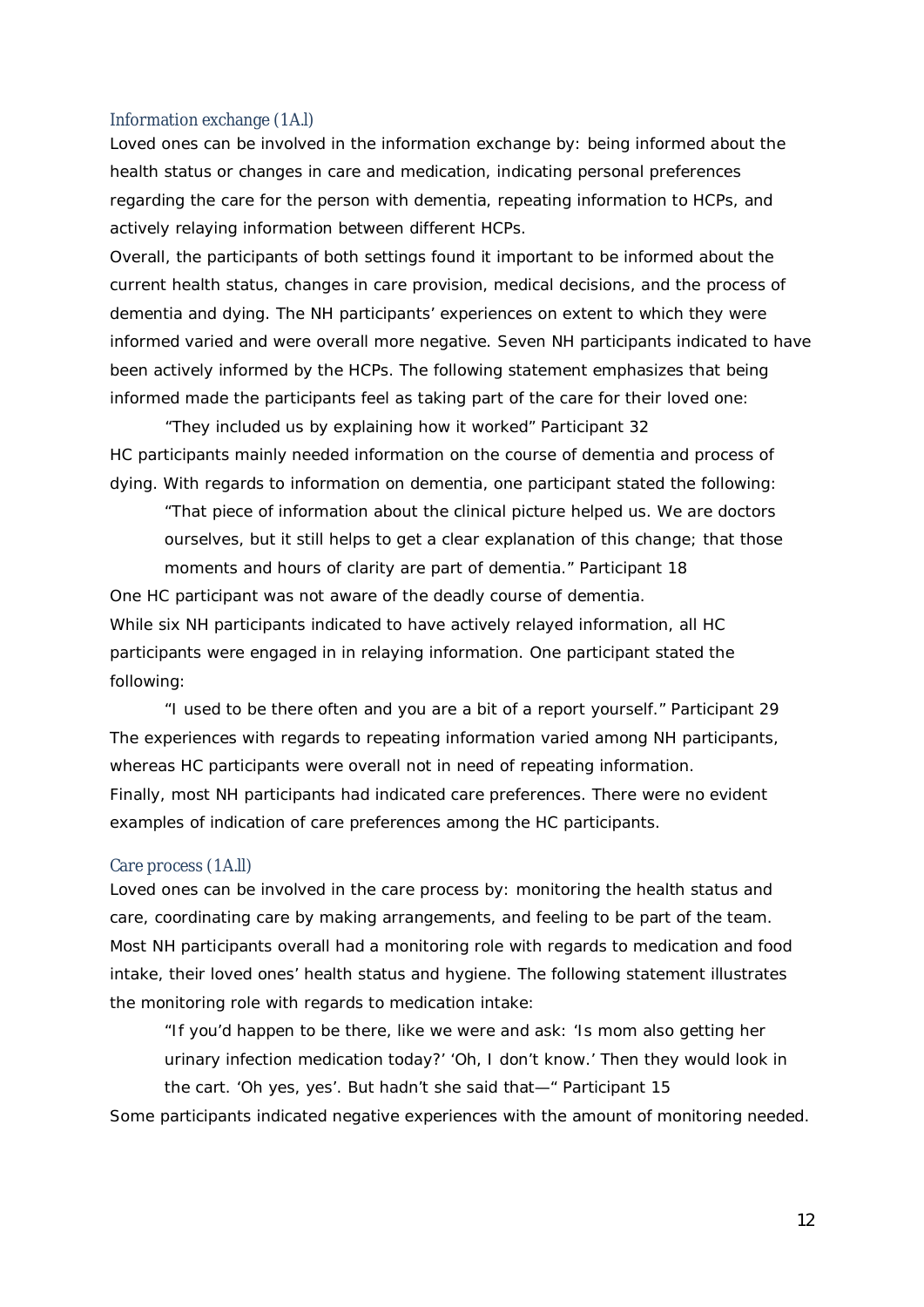Furthermore, some NH participants took on a coordinating role. HC participants overall seemed to be engaged in monitoring and coordinating. However, less evident examples are given. One participant in particular took up an active role. With regards to monitoring, the participant stated the following:

*"In that sense I did not need her (doctor) anymore. I knew what it was and with the first TIA, when he blacked out, I called her in and afterwards I'd only inform her about it. I said: 'Is it okay if I only inform you and not call you in anymore?' And she was fine with that."* Participant 22

Whereas some NH indicated to have been or felt to have been a part of the team, all HC participants indicated some type of teamwork with the nurses. One participant stated the following:

*"…We worked so nice together."* Participant 26

#### Shared decision making (1A.lll)

Finally, loved ones can be involved in shared decision making by taking part of medical decision making. NH participants overall wanted to take part of medical decision making. However, some participants experienced difficulties. Shared decision making in HC participants mostly regarded sedation, food intake or admission to a hospital.

#### *Factors influencing level of involvement (1B)*

Loved ones' level of involvement can be influenced by: the involvement of the person with dementia in the care (1B.l), their willingness to be involved (1B.ll), their familiarity with the healthcare sector through work experience (1B.lll), access to patient files (1B.lV), HCPs' passive or active attitude in involving loved ones (1B.V), including listening to and taking into account what loved ones say, and the perceived HCPs' competency in providing the care (1B.Vl).

Majority of NH participants indicated that the person with dementia was involved by indicating their preferences or attending meetings. Five participants indicated that the person with dementia was not involved, either due to a progressed state of dementia or due to lack of HPCs' initiative in involving them. HC participants indicated that the person with dementia was involved by indicating preferences in all cases. In one case the persons with dementia had an active role in monitoring their own health status:

"*Their file was there and he kept track of it completely and filled it in himself. He wanted to keep track of that himself."* Participant 27

In two cases the persons with dementia were not informed about their diagnosis:

"*I avoided the topic that he was sick, I didn't want him to notice."* Participant 28 Furthermore, all NH participants seemed willing to be part of the care of their loved one, except for one participant who was an ex-partner, but was actively involved regardless of his willingness. All HC participants seemed to be willing to be take part in the care of the person with dementia.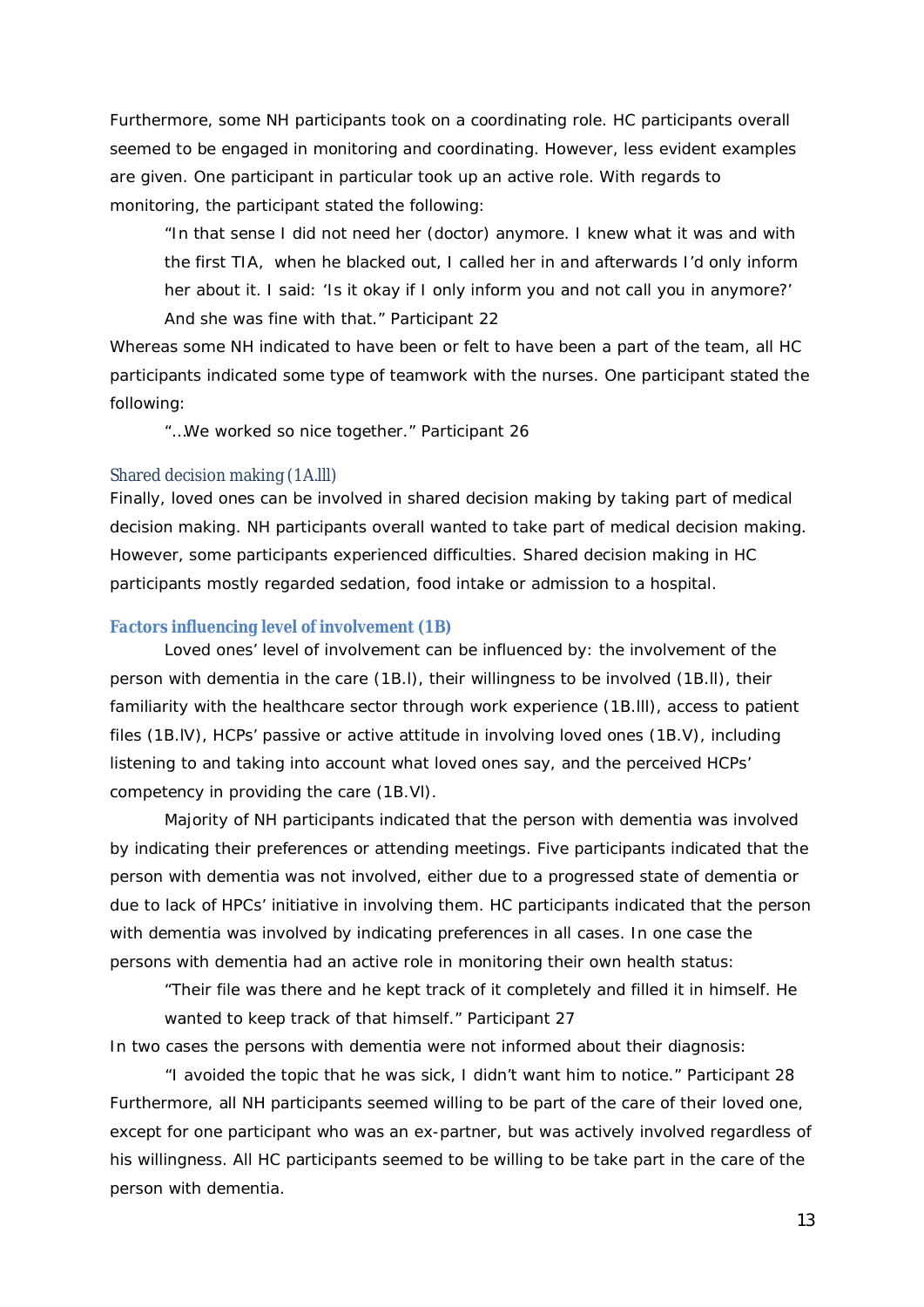Thirdly, eight NH and three HC participants were familiar with the healthcare sector, which seemed to have an influence on their active involvement, especially in coordinating care. One HC participant stated the following:

"*They said that they had an occupational therapist. I said: Sorry, I already called in mine. I trusted her and we always had good discussions about our clients, so I wanted her for my husband."* Participant 22

Furthermore, five NH participants indicated to have seen a patient record and to have suggested adjustments to the care plan. The HC participants overall had access to the client file and could make adjustments themselves:

"*It was documented in the map and we as caregivers could write in it. I would read what was written in it before; we would just read it from each other."* Participant 18

The attitudes of HCPs could also have influenced participants' involvement. Whereas the HC participants were overall positive about the HCPs' proactive attitude in involving them and their loved ones, the experiences of NH participants with the attitudes of HCPs varied. Passive HCPs' attitude has led to NH participants initiating contact to acquire information, additionally monitor the health status and medication intake, or to not being involved in decision making. HCPs' proactive attitudes could have an effect on whether the participants felt in control, as shown by the following stated answer to the question whether the HC participant felt to have been in control:

*"Yes, because they asked everything."* Participant 26 Listening and taking into account what the participants had to say is part of a proactive HCPs' attitude. The NH participants' experiences with regards to being listened to varied, with the majority  $(n=16)$  indicating overall positive experiences. Some participants indicated that the extent to which they were listened to differed per HCP. Not being listened to has led to repetition of care preferences in some cases, which was considered to be exhausting, and in one participant it has led to taking a more passive role in indicating preferences. HC participants overall had positive experiences with feeling listened to. One participant stated the following:

"*We only had to ask and it was taken care of."* Participant 24 The link between being listened to and feeling in control is shown in the following stated answer of one HC participant to the question whether they felt to have been in control:

*"When you said things, they were taken into account"* Participant 29 Finally, HCPs' competency level could have impacted the participants' involvement. HC participants overall had positive experiences with the competency of professionals. One negative experience regarded a geriatrician having called the person with dementia to schedule appointments (Participant 26). The participant had immediately filed a complaint to the responsible agency. NH participants were overall positive of the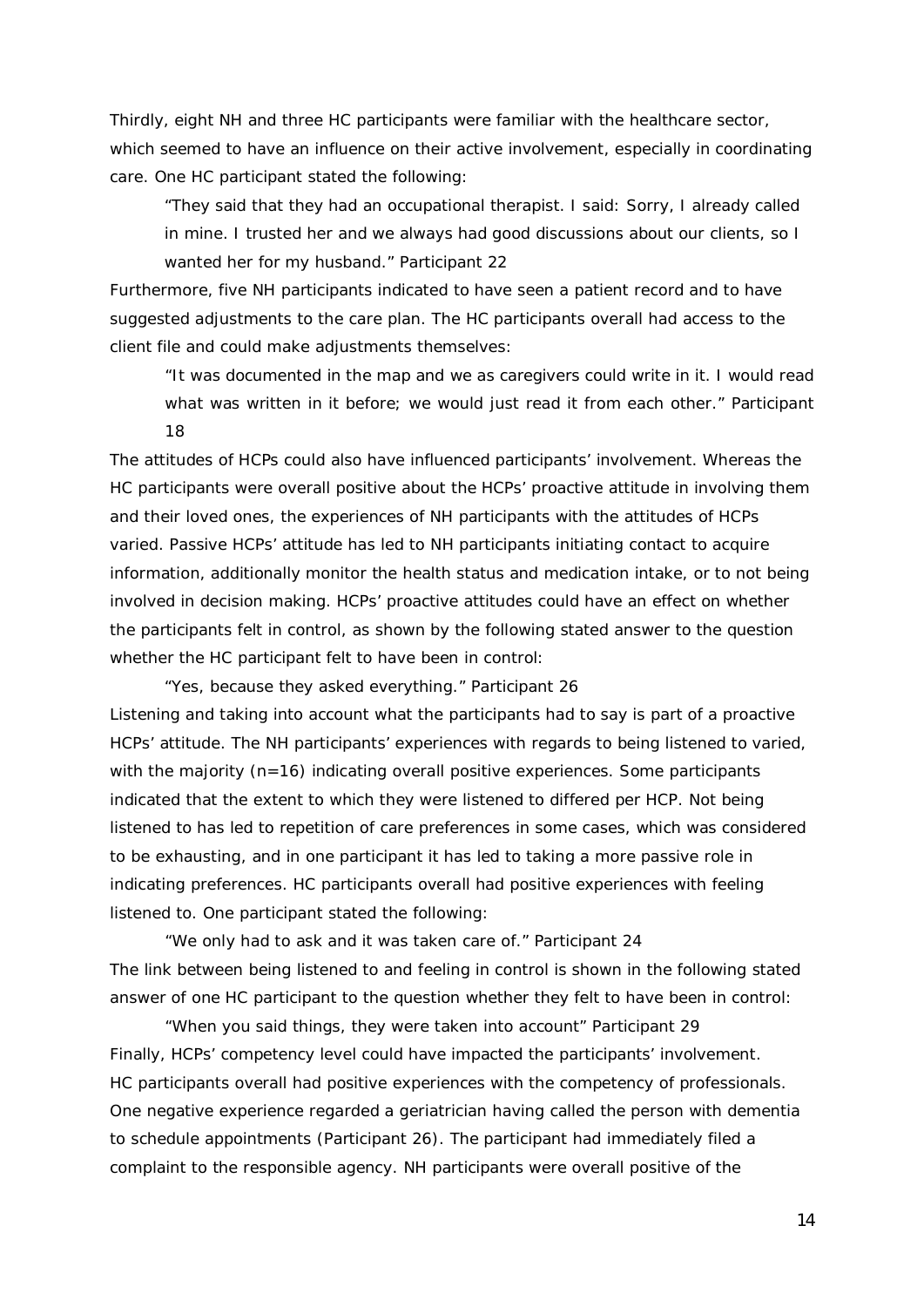competency of the regular HCPs, but felt that they had too little time. Participants' negative experiences with HCPs' competency mostly regarded the interns or substitutes, which led to a more active monitoring role. HC and NH participants had indicated to see a distinction between professionals who were fit for the job and those who were not, which mostly depended on how they treated the person with dementia:

"*You see a difference in certain people; they have the gift to do it."* Participant 32

#### *Factors influencing communication between loved ones and HCPs (1C)*

The communication between loved ones and HCPs can be influenced by: the presence of a first responsible HCP (1C.l), the availability or approachability of HCPs (1C.ll), HCPs' communication skills (1C.lll), and the communication channels between loved ones and HCPs (1C.IV).

Twenty-one NH and six HC participants had a first responsible HCP. One HC participant found the absence of the first responsible HCP unpleasant and indicated the following:

"*You are in between all these different sections and then it is a shame that you don't have a regular guide, where you can come to."* Participant 24

The NH participants overall found if important for this professional to be available and take action based on what they had indicated to them, for example by contacting or coordinating other HCPs. In ten cases NH participants indicated that either the first responsible HCP was not often available or that they were replaced. In some cases this was regarded as unpleasant, but most participants would speak to other HCPs instead. The HC participants indicated positive experiences regarding their first responsible HCP or seemed to not have needed one, as they would contact other HCPs.

Furthermore, the availability or approachability of HCPs could influence the communication. Besides the unavailability of the first responsible HCP that some NH participants indicated, they furthermore mostly indicated low availability of doctors, mainly through long waiting lists for an appointment or by doctors not being in office. Twelve participants had positive experiences with the HCPs' availability. One participant stated the following:

"*I could walk right into that office and ask things and I would immediately be assisted."* Participant 3

HC participants' experiences with the availability and approachability of HCPs were overall positive and mainly regarded the short communication lines with nurses, which the participants could also approach in informal fashions:

"*We exchanged numbers…We sent her that via Facebook and she did not mind at all…"* Participant 27

Besides these informal communication fashions, the client file, which each client in home care gets, formed the main communication channel between HC participants and HCPs. They all shared positive experiences with regards to this file, which functioned as a tool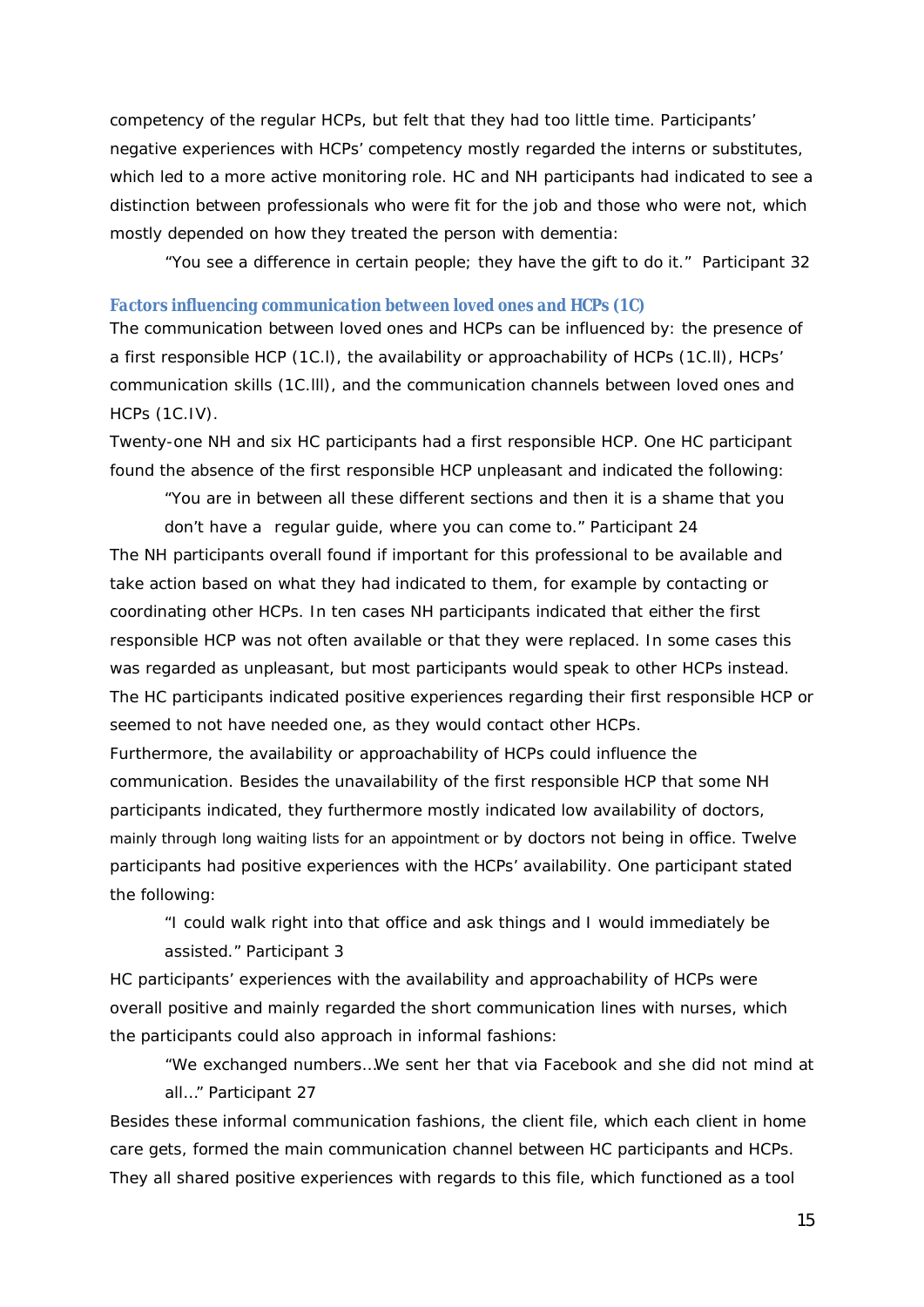for keeping track of their loved one's health status and writing down personal notes or to-do lists. Two participants initiated the use of a notebook for the nurses and in daycare. Other communication channels between HC or NH participants and HCPs were face-toface communication, phone calls and mails. NH participants furthermore had meetings with HCPs most frequently twice a year, which they considered insufficient. Finally, HCPs' communication skills could have influenced the communication with the loved ones. Three NH participants in particular indicated negative experiences. In two cases the nurse would start conflicts between siblings by approaching them in a different manner or sharing personal information. In the third case the participant was being contradicted and stated the following:

"*When I or the kids would say something, it would always get contradicted. It really bothered me and still does."* Participant 25

Other NH and all HC participants mainly indicated positive experiences with the nurses' personal approach and the connection they had. However, some participants indicated to be in need of more clear and direct communication. The NH participants needed clear communication regarding their loved one's health status. One participant stated the following:

"*You want clarity; you're doubting all the time if she is doing all right or not…You*

*just want honesty…Don't prevaricate, just give me clarity."* Participant 6 The HC participants were in need of clear and direct communication with regards to the course of dementia and the process of dying:

"*No one said: he's dying and now I think it wouldn't have been bad at all if some would have said that. Just totally clear: this is the end."* Participant 18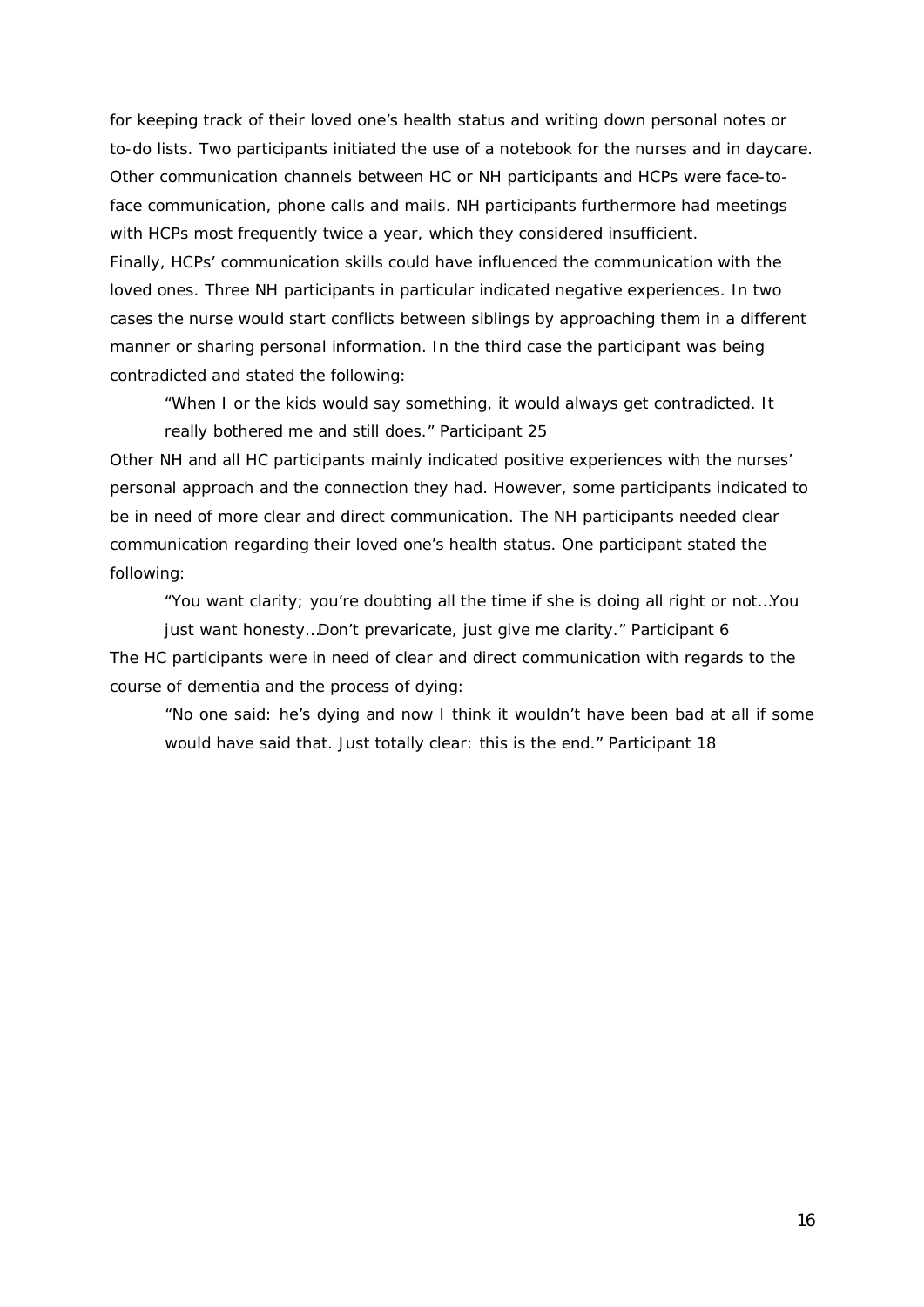# **3.1.2 Theme 2: Loved ones' perceptions of the collaboration among HCPs**

The second theme regards *loved ones' perceptions of the collaboration among HCPs* (Figure 2) and is divided into three subthemes: Loved ones' insight in the structural collaboration level between HCPs (2A), the perceived outcomes of information exchange among HCPs (2B), and factors influencing the information exchange (2C).



*Figure 2. Theme 2: loved ones' perceptions of the collaboration among HCPs*

# *Insight into structural collaboration level (2A)*

The insight into the structural collaboration level between HCPs regards the meetings (2A.l), collaboration agreements (2A.ll) and task division (2A.lll) among different HCPs. Overall, the NH and HC participants had little insight into the structural collaboration between HCPs.

Overall, participants from both settings, except for one NH participant, were not aware of the meetings between different HCPs. Most NH participants, however, were aware of the information exchange between doctors and nurses. In some cases the participants were informed about the information exchange and sometimes the information exchange would take place in the presence of the participant:

"*She and the doctor would go to the office together, and they would type it into the computer and discuss how or what. It would be in the same room my aunt and we were in."* Participant 10

HC participants were overall aware of the communication between different HCPs through the client file as a communication channel and less aware of other types of information exchange. One participant stated the following:

"*The map was the spine of the care."* Participant 29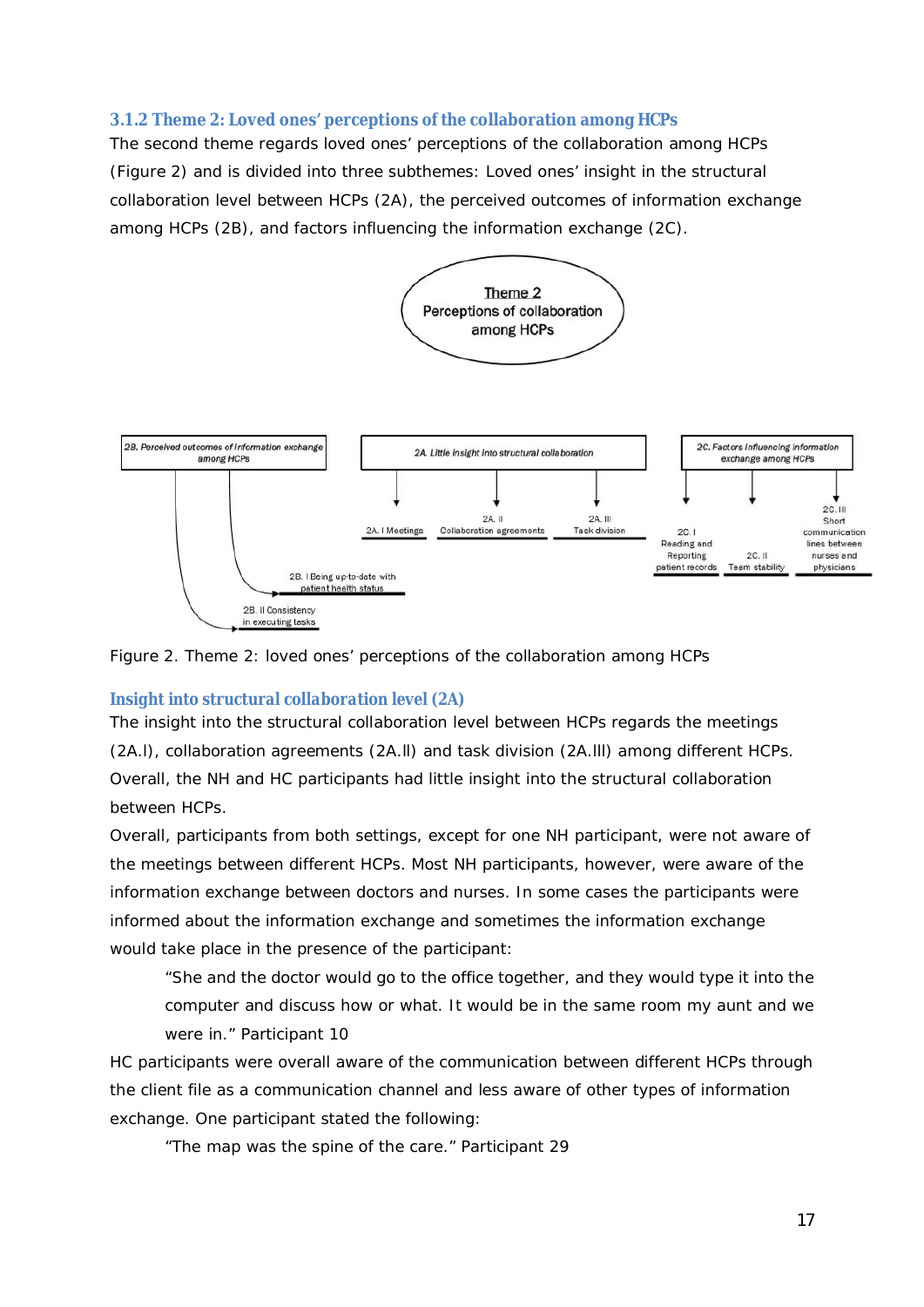One HC participant indicated to not know whether the different HCPs were even aware of each other's work. Furthermore, six NH and two HC participants were aware of the existence of collaboration agreements. According to these HC participants, the agreements were administered in the client file. While four NH participants indicated there was a clear task division, the HC participants overall indicated that everybody was aware of their task, which according to some, was administered in the client file as well.

#### *Perceived outcomes of information exchange among HCPs(2B)*

The perceived outcomes of information exchange regard being up-to-date about the current health situation of the person with dementia (2B.l) and consistency in executing care tasks (2B.ll). Overall, NH and HC participants had positive experiences with HCPs being up to date with their loved ones' current health status. One NH participant stated the following:

"*At the end, everybody knew what was going on."* Participant 13 Whereas most HC participants had positive experiences with regards to the consistency in the execution of care tasks, most NH participants had negative experiences. One NH participant stated the following:

"*The pain medication; one would give it to her and the other one wouldn't."* Participant 7

## *Factors influencing information exchange among HCPs (2C)*

The information exchange between HCPs can be influenced by the reading of and reporting in patient records (2C.l), team stability (2C.ll) and the communication lines between HCPs (2C.lll).

Overall, the HC participants indicated positive experiences with the HCPs reading and reporting in the client file. One HC participant stated the following with regards to HCPs reading the client file:

*"The file was always read a day in advance…And if they were not there for a couple of days, they would read through those days and they would read the care plan, and of course if I was there, I could tell it."* Participant 22

The NH participants overall had more negative experiences with regards to HCPs reading the patient record, which mostly resulted in not being aware of personal preferences. One participant indicated positive experiences with the HCPs reading the patient record until a change in the care would take place. Most negative experiences were due to substitutes or HCPs' lack of time. One participant stated the following:

"*...it is very hard for people who are lying in bed very sick, like my father; when a face they don't recognize comes in, and the face does not even know what to do."* Participant 19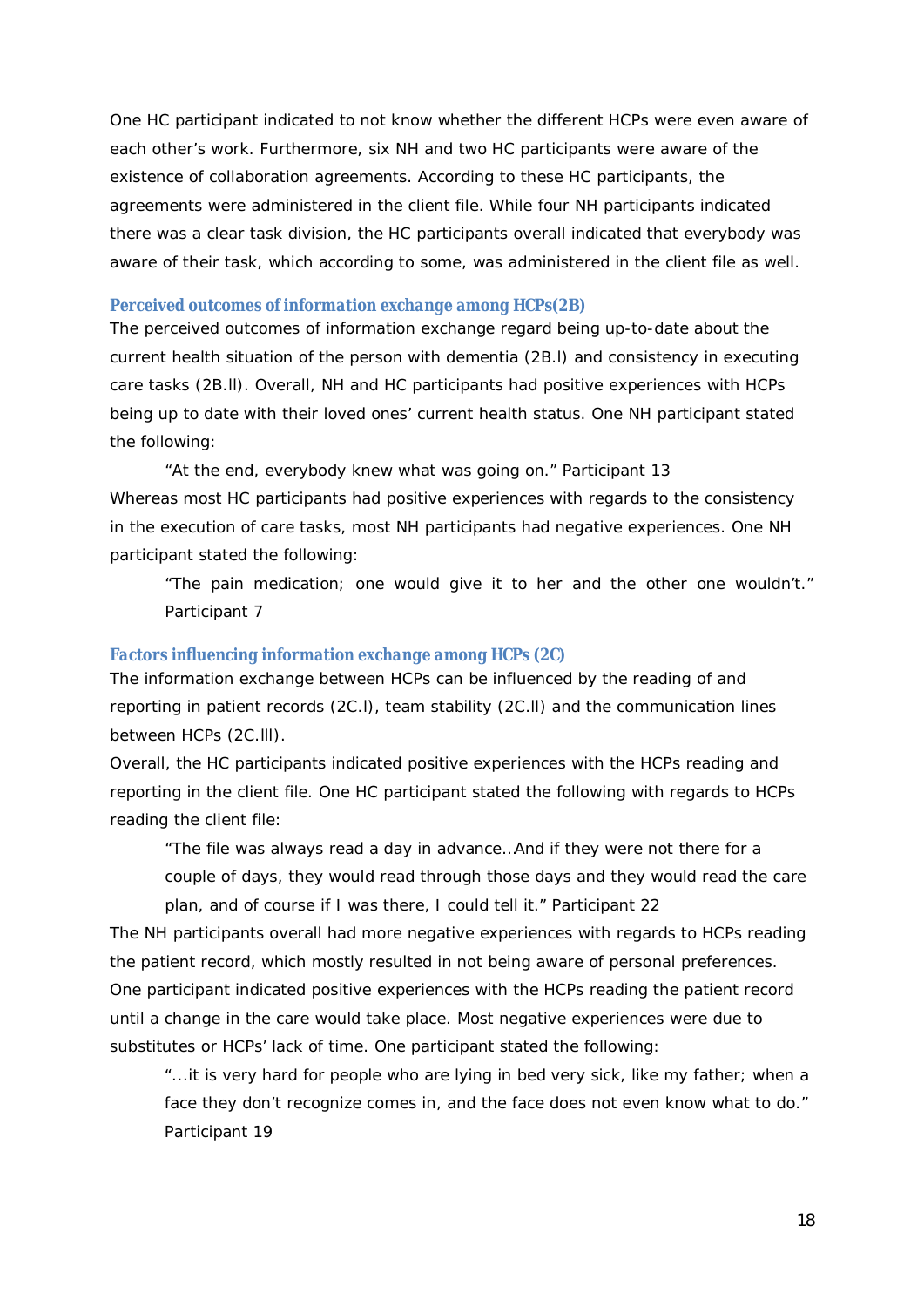Regarding the team stability, all participants agreed upon the importance of consistency in the group of HCPs working with their loved ones. One NH participant stated the following:

*"Look, every person living there has their own baggage and script, so to speak. The regular personnel knew all of that, and they (substitutes) did not of course.* Participant 15

The participants stated that their loved one enjoyed recognizing the HCPs. One NH participant stated the following:

*"I think it is nicer for the people on the departments when they keep seeing familiar faces. Switch once in a while, but leave the permanent workers. When she (name) would walk in; my mother would have a smile from here to there and back. That's a pleasure."* Participant 7

Even though they would have liked to have the same group of HCPs, all NH participants except for two, experienced great staff turnover. Furthermore, they all experienced shortage of staff. The HC participants indicated to have had the same group of HCPs eventually:

*"...at a certain point he had five regular ones and of course he had his sweet hearts; the ones he rather had. That was amazing, because then I would say: that one or that one is coming. That was good, he found that amazing."* Participant 22 One HC participant viewed the substitution as a positive aspect:

*"But what makes it hard is that many different people would always come in and they (persons with dementia) struggled with that. But on the other side that was good, because, imagine you have someone you don't get along with and he/she always comes in; so it switches."* Participant 29

Finally, the communication lines between HCPs can influence the information exchange. The HC participants did not provide evident examples of short communication lines, but the communication lines overall seemed to be short between the nurses and the doctor. Short communication lines were only experienced by one NH participant. Some NH participants would initiate direct contact with the addressed HCP, when they felt that a long time period passed for the HCPs to communicate with each other. One participant stated the following:

*"You noticed the structure; you pass it on to us and we will pass it on to them. We partly went along with that. On the other side I would say that we still hadn't heard anything. I said I'm going to inform myself and I would make sure that when mom would have therapy, I'd be there so I could discuss things with him. Some time would pass due to several reasons, either because they had a few days off or because, I don't know what kind of pattern they have in relaying…When I would think, this is taking too long, I would take the initiative."* Participant 9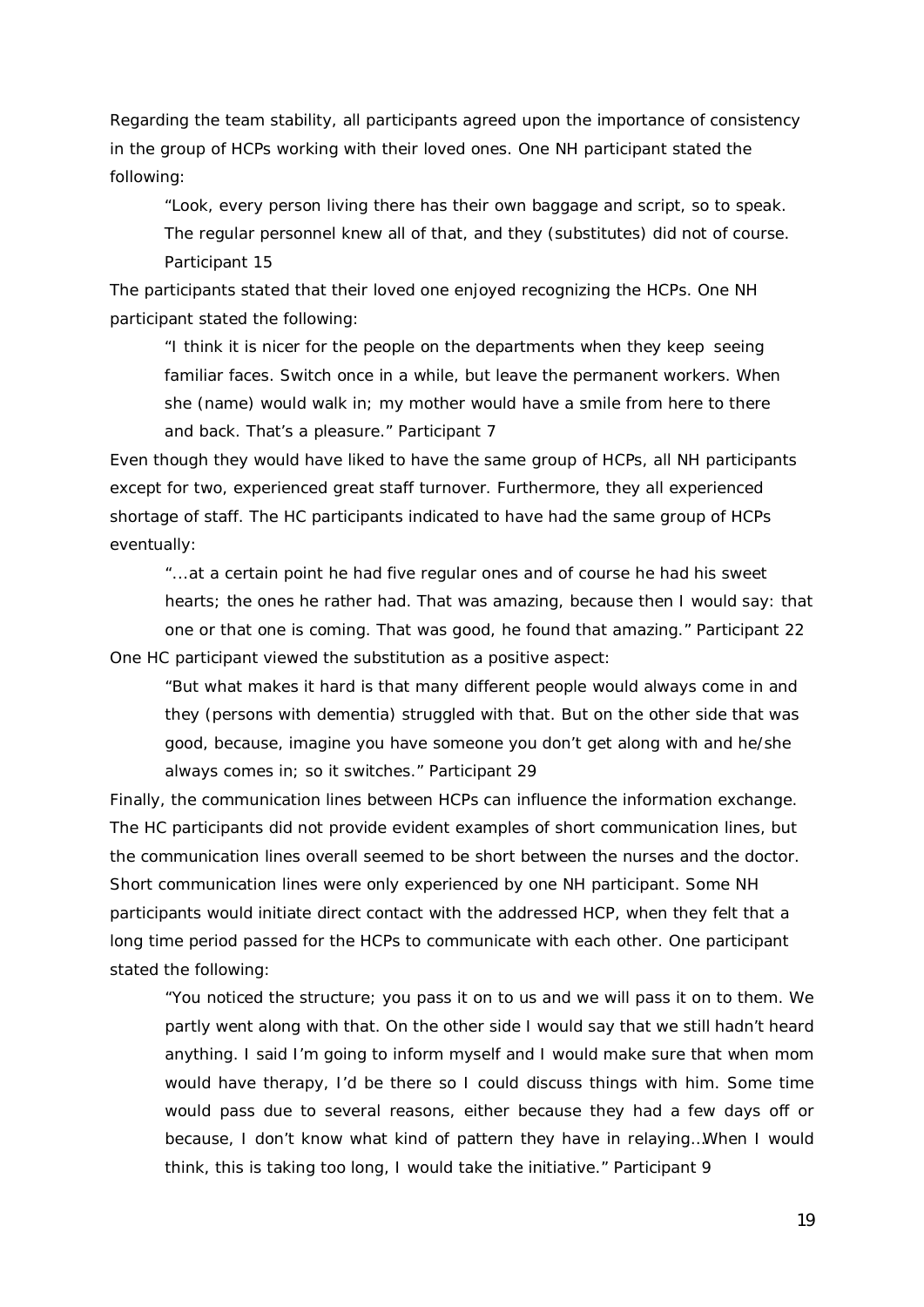# **3.2 Relationship between inter-professional collaboration and peaceful dying**

Quantitave analyses show that NH participants most frequently (41.7%) indicated that they agree completely with the statement that the person with dementia had died peacefully (Table 2). HC participants most frequently (62.5%) indicated that they agree quite a bit with this statement. A Chi-Square Test has been performed (Table 2) to assess whether there was an association between the type of care setting and the level of agreement on the dying peacefully item from the QOD-LTC. The p-value<sup>2</sup> (0.375) indicates that these variables are not dependent of each other and there is no statistically significant association between the type of care setting and loved ones' agreement with the persons with dementia having died peacefully.

|                                    |               | Nursing home care <sup>2</sup> | Home care <sup>2</sup> |                   | Total        |                   |
|------------------------------------|---------------|--------------------------------|------------------------|-------------------|--------------|-------------------|
|                                    | Count<br>(n)  | Percentage<br>(%)              | Count<br>(n)           | Percentage<br>(%) | Count<br>(n) | Percentage<br>(%) |
| Dying<br>peacefully <sup>1,2</sup> |               |                                |                        |                   |              |                   |
| Completely                         | 10            | 41.7                           | 2                      | 25.0              | 12           | 37.5              |
| Quite a bit                        | 9             | 37.5                           | 5                      | 62.5              | 14           | 43.8              |
| A moderate<br>amount               | $\Omega$      | 0.0                            | 0                      | 0.0               | 0            | 0.0               |
| A little                           | 3             | 12.5                           | 0                      | 0.0               | 3            | 9.4               |
| Not at all                         | $\mathcal{P}$ | 8.3                            |                        | 12.5              | 3            | 9.4               |
| Total                              | 24            | 100.0                          | 8                      | 100.0             | 32           | 100.0             |

*Table 2. Dying peacefully of persons with dementia according to loved ones*

1. Missing  $= 0\%$ 

2. Non-significant (*p=*0.375) association between type of care setting and level of agreement on dying peacefully item

# **3.2.1 Qualitative exploration of the relationship between inter-professional collaboration and peaceful dying**

In the following section, identified patterns in loved ones' experiences in both settings regarding the themes are discussed in relation to a negative (not at all and a little bit) or positive (quite a bit and completely) category of agreement to the statement that the person with dementia has died peacefully. Clear patterns seem to be missing in the experiences of HC participants.

# *Negative categories of agreement*

NH participants within the negative categories of agreement had negative experiences with being informed. One participant stated the following:

*"…I heard it afterwards and thought 'guys, you never told me anything about that'. Once, I came in and she was moody; 'Oh yes, she had a little seizure this morning. I said: Why didn't I know that? Why didn't you call me about that? 'Oh yes we forgot.' I had to hear that a lot of times."* Participant 5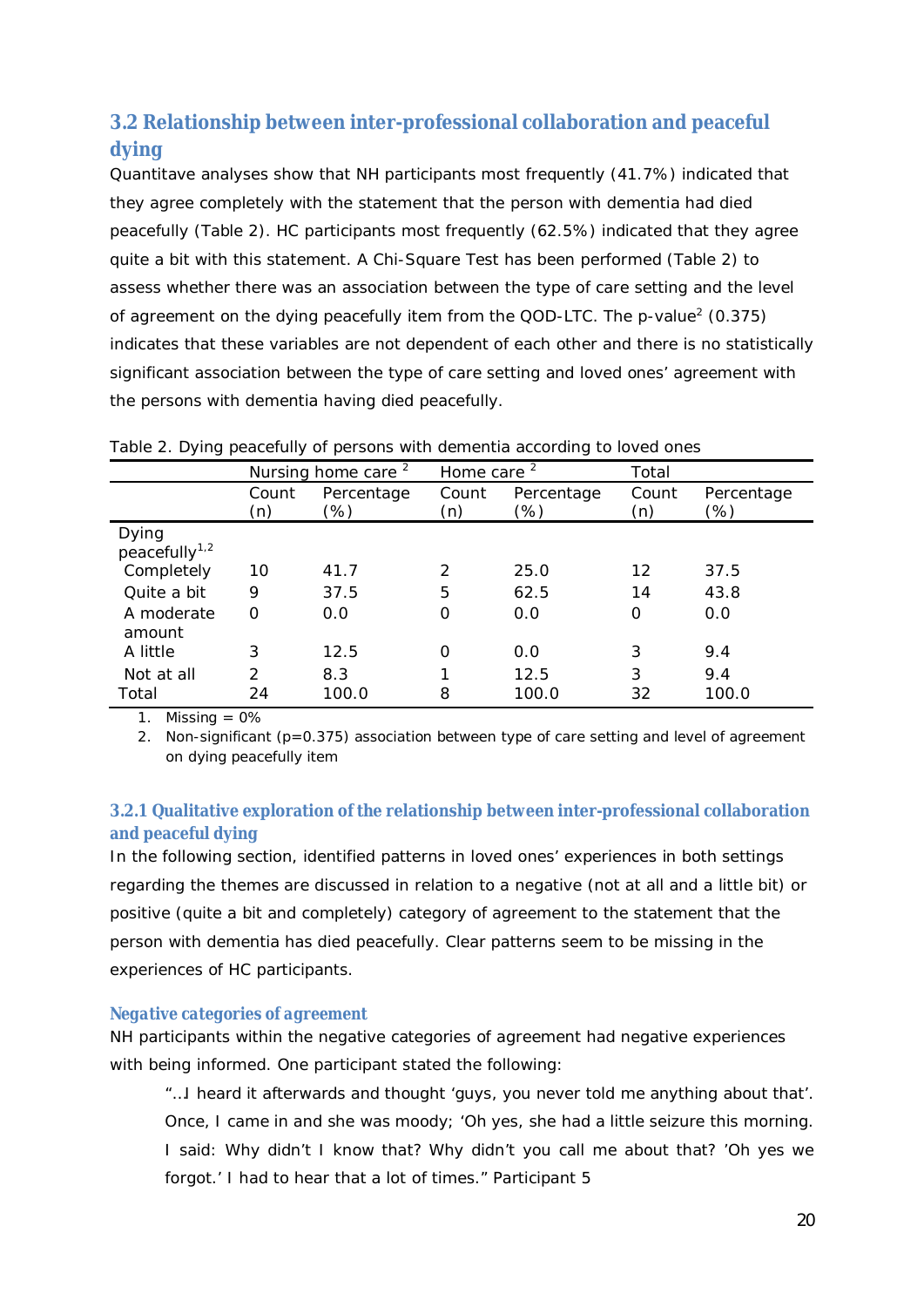This participant suggested using a client file, like in home care, as a communication tool to be kept up-to-date with personal information, but this was not considered. One participant from the "little bit" category and both participants from the "not at all" category overall had negative experiences with HCPs' passive attitude in involving them in the care of their loved ones. The HCPs did not provide the participants access to the patient files, nor engage the willing participants in medical decision making:

"*I hadn't gotten her vaccinated against the flu for the past three years and they gave her one there. I said: You should have asked me, because she wouldn't have gotten one."* Participant 5

Besides not being asked anything, one participant stated that everything they said, was being contradicted by the HCPs, which bothered them.

Moreover, the participants from the "not at all" category experienced that the HCPs did not listen to them, mainly regarding food or care indications. This type of information thus often had to be repeated. When having monitored that their loved one was being restless and indicated to administer more morphine, one participant did not feel heard:

*"I said to put her on morphine; she is 93, then she should not be lying there like that. At a certain moment it happened, but with a light dosage they had to keep injecting. I said: You are going to give more or I'm going to make sure she gets more. I said I'd give it to her myself. I have morphine at home."* Participant 5

This participant had provided the HCPs with feedback on the care, which they did not take it into account, making the participant not feel heard and taking a more passive role in indicating information. The many negative experiences with not being heard, led to negative effects on the participant's health status. The participant indicated to not have been able to let go of the situation, due to not being sure whether the loved one was taken good care of. The person with dementia was not being involved by the HCPs as she was deaf and blind, which required a lot of effort in communicating, which according to the participant, not everyone had patience for. Moreover, the participants overall did not seem to have actively relayed information between HCPs, even though one participant had indicated that the HCPs did not seem to communicate properly with each other. However, the participants felt that the HCPs were competent to provide care for their loved one. The participants also indicated positive experiences with the first responsible HCP. In two cases the participants found it unpleasant that the first responsible HCP had resigned. In one case it took five weeks for a new HCP to be assigned, which made the participant feel forgotten about. Two participants from the "little bit" category, of which one participant did not have a first responsible HCP, indicated to have contacted whoever was available. Finally, the participants overall did not indicate to have engaged in coordinating the care of their loved one or to have felt as being part of the team.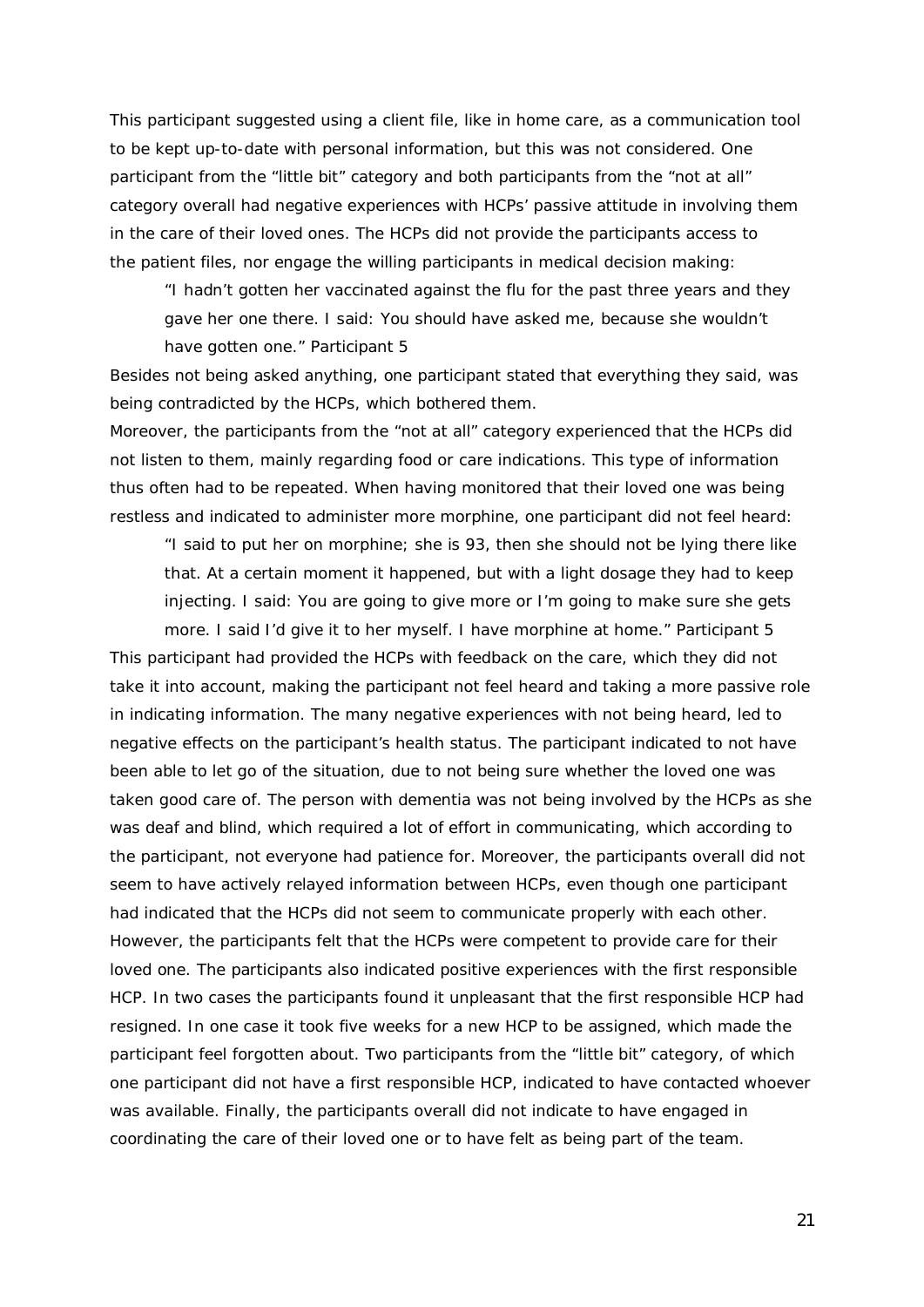#### *Positive categories of agreement*

Most NH participants from the "quite a bit" category had negative experiences with being informed and a passive attitude of HCPs in involving them, while some were well informed. In negative experiences, participants indicated to have initiated contact to acquire information:

 "*I was always the one reaching out: 'What happened? We see this in our mother, what now? What are you doing about and what can we do?' So we initiated very often"* Participant 2

Participants in the "completely" category overall had positive experiences with a proactive attitude of HCPs, with regards to involving loved ones in medical decision making, asking for opinions and providing information. One participant stated the following:

*"We got information on all hands, and we were asked how we thought she was emotionally and physically and if we had questions or remarks, things we didn't like or did like. They really listened to me."* Participant 17

These participants furthermore initiated contact with the HCPs to acquire information. The participants overall had more positive experiences with being listened to by the HCPs. However, four participants had indicated that being listened to was HCP-dependent. Not being listened to led to more active engagement in the care, as shown in the following statement:

"*They did say it, but it did not always happen, so I helped her myself every time.*

*At a certain point, you just have to get over it."* Participant 10 Four participants from the "quite a bit" category indicated that the staff was competent, but had too little time. Others and the participants from the "completely" category overall had indicated some form of incompetency. One participant stated that the HCPs did not possess knowledge on the specific type of dementia their loved one had. Participants mainly regarded the substitutes or interns as less competent, leading to an active monitoring role of the participants. One participant stated the following:

"*The last half year my mother was there, there was a high sick leave. Many selfemployed persons came in. One would be really good and the other you would have to lead and tell him what to do."* Participant 15

Overall, participants were in need of more clear and direct HCP communication regarding their loved ones' health status. The experiences with regards to a first responsible HCP were overall positive. Some participants indicated that this HCP was not always available, or there had been a switch, and in one case there was none. This did not disturb most participants as they would contact other HCPs. One participant stated the following:

"*We all knew it had to do with skills and assertiveness; that you dare and talk to*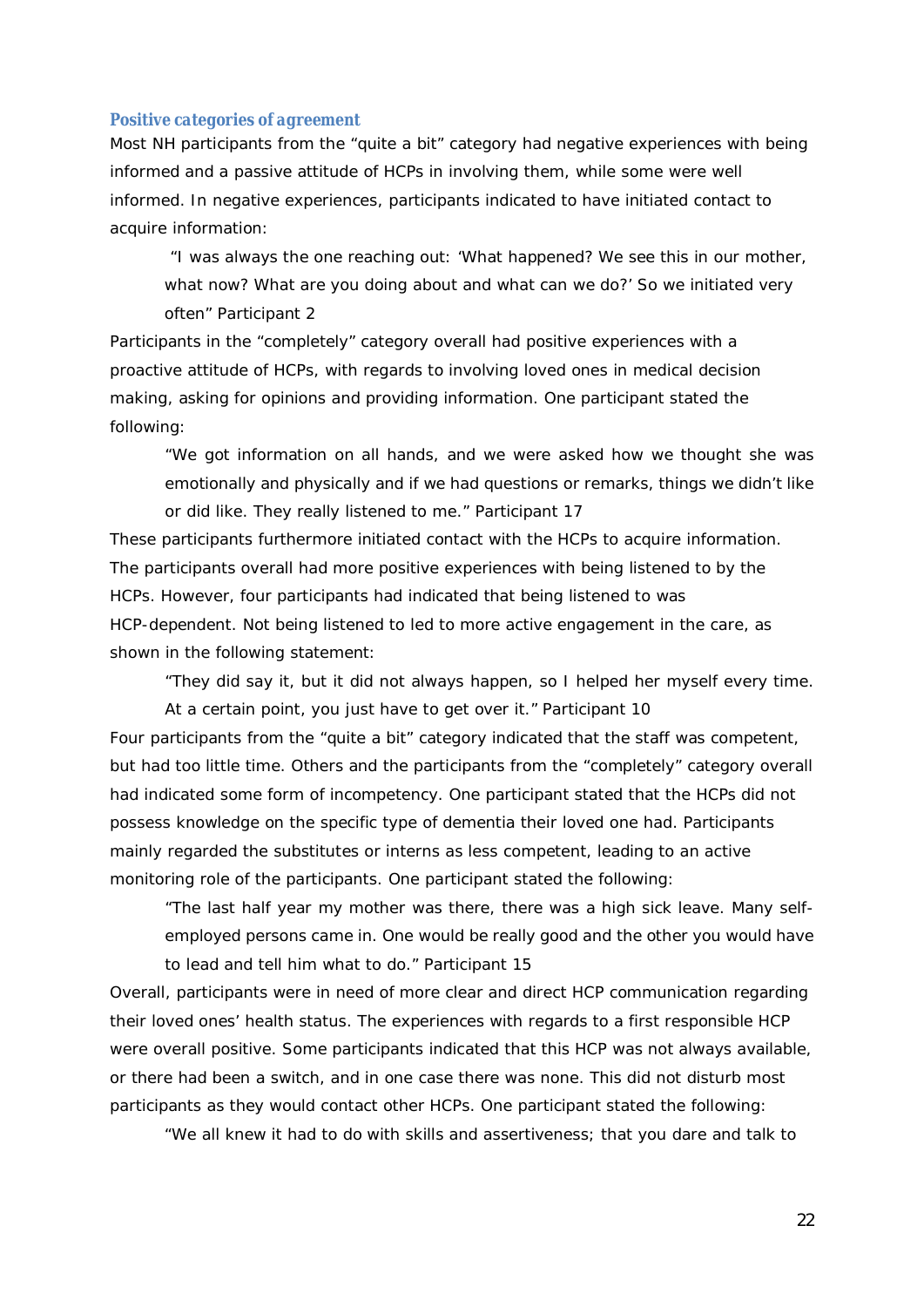*people. And it wasn't only me, but my brothers and sisters as well; if we wanted something we would make it discussable."* Participant 9

Participants were overall not in need of repeating information. Two participants from the "quite a bit" category and four participants from the "completely" category indicated to have actively relayed information between HCPs, which was linked to poor communication among HCPs. One participant stated the following:

 "*…Maybe they gathered around too little and listened to each other. I had to be the one gathering all the information…I was the linking part every time…I had to send emails every week. That was so exhausting."* Participant 4

Four participants from the "quite a bit" category and three participants from the "completely" category indicated to have engaged in coordinating care. One participant stated the following regarding engaging a psychologist and recruiting volunteers:

*"…the grief for her husband and leaving her home played a role too. I called in a psychologist myself, through the family doctor, which actually should have been done by them."*

*"I put a large message on Facebook for an interested younger volunteer to help the elderly with lunch, because I see them light up when they see a younger face…Some asked: 'Did you put something on Facebook about this?' I said*: *yes, because you do have enough volunteers but they were hard to reach, I took over the task and thought let's try it like this. Two people applied."* Participant 32

Participants contacted the HCP directly when they felt it took a long time before arrangements between HCPs were made, indicating their need of short communication lines. Furthermore, one participant from the "quite a bit" category and one participant from the "completely" category indicated to have tried to collaborate with HCPs:

"*At one point we had a conversation with the manager and doctor and psychologist to find out how we can work together. What can we, as kids, do for the department and support them?"* Participant 2

Finally, three NH participants and three HC participants from the "quite a bit" category and five NH participants from the "completely" category were familiar with the healthcare sector, which according to them affected their view on care, involvement and skills. One NH participant stated the following:

 "*And I'm lucky to work in the healthcare, so I dare to talk to doctors because I do that a lot; I learnt that and that's my advantage."* Participant 9

One HC participant stated the following answer to the question whether she had a case manager:

"*I don't know what he would be doing here. I was capable enough to see and manage everything. I taught in dementia myself, so I don't need a case manager. If I had been a lay in nursing, they would have had the control."* Participant 22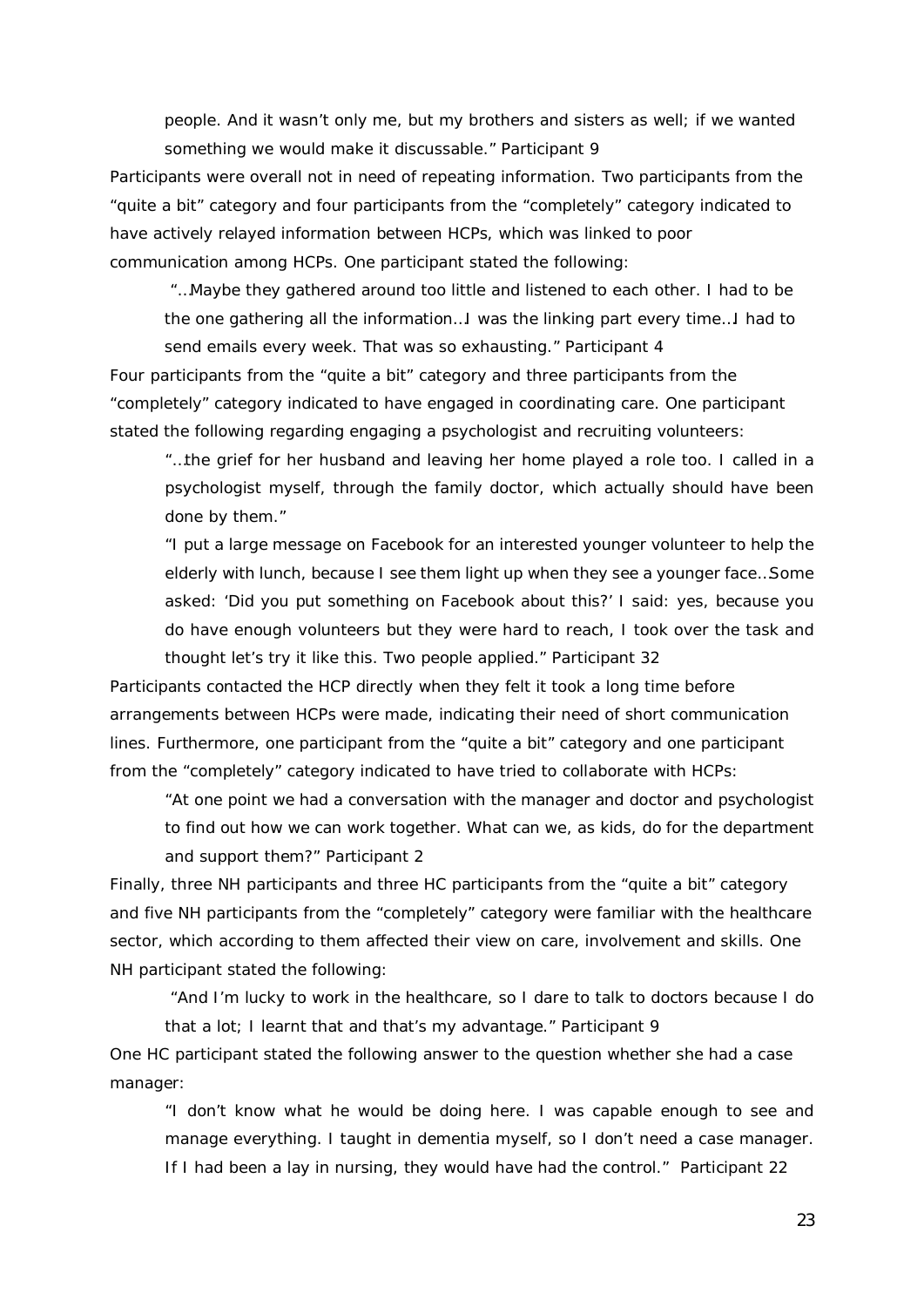# **4. Discussion**

## **4.1 Main findings**

The aim of this study was to explore loved ones' needs and challenges regarding the inter-professional collaboration in end-of-life dementia care in home care and nursing home settings, and explore the relationship between these experiences and how loved ones perceived peaceful dying of the persons with dementia. Regarding loved ones' involvement in the collaboration with HCPs, loved ones in both settings wanted to be actively and continuously informed about the current health status, changes in care provision, medical decisions and the course of dementia and process of dying. Loved ones in the home care setting were closely linked in the care process and actively engaged by HCPs, with which they indicated to have had a teamwork with. The client file as a communication channel contributed to good collaboration between them and HCPs. In nursing home settings, loved ones' engagement in medical decision making, the extent to which they were informed, and the need to repeat information was influenced by HCPs' attitude in involving them and listening to them. First responsible HCPs, as a link between loved ones and HCPs, were often not available or frequently replaced. The extent to which this bothered loved ones, was related to their assertiveness in approaching other HCPs. Loved ones overall found it important to have a regular, permanent group of HCPs, they have a connection with. These HCPs are considered to be more competent and familiar with personal information, contributing to more personcentered care and leading to less repetition of information and additional monitoring of HCPs by loved ones. Regarding loved ones' perceptions of the collaboration among HCPs, loved ones in both settings overall had little insight in the structural collaboration between different HCPs, with regards to meetings, collaboration agreements and a task division. Most loved ones, however, were aware of an information exchange between mainly doctors and nurses. In home care settings, the communication lines seemed to be shorter, with the client file as main communication tool between HCPs as well. Most loved ones in nursing home settings had negative experiences with the consistency of executing care tasks and with regards to HCPs reading the patient record, which was due to substitutes or HCPs' lack of time.

The interplay between HCPs' inputs in the inter-professional collaboration and involving loved ones and the role loved ones took upon themselves seems to be related to how loved ones perceive peaceful dying of the person with dementia. HCPs seem to contribute positively to a peaceful death, by having a good communication among HCPs, being available and competent, and by actively involving loved ones and listening to them. Loved ones contribute positively to a peaceful death by compensating for HCPs' negative input or being involved regardless of HCPs' input, through active engagement in: relaying information between HCPs, initiating contact with whichever HCP is available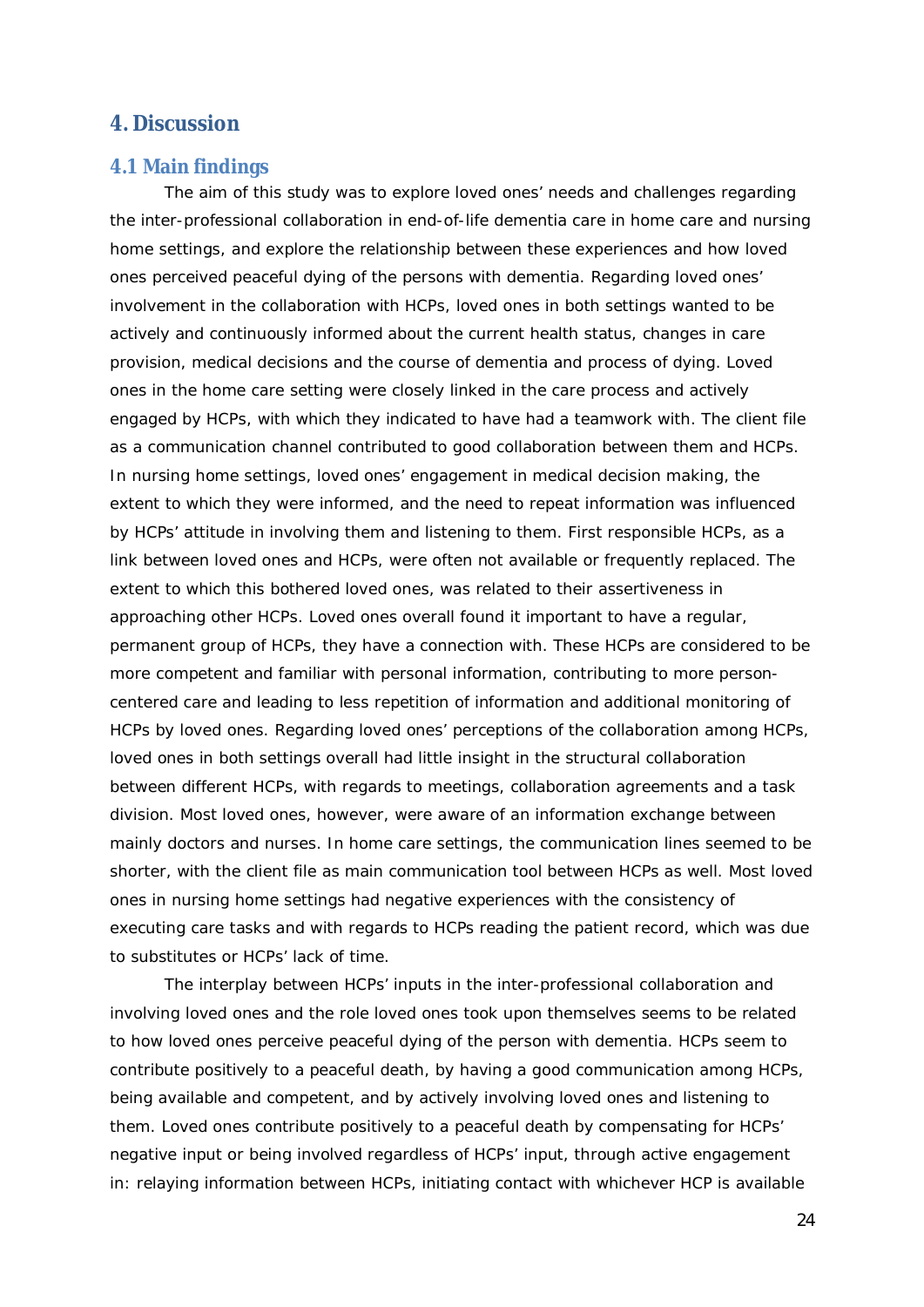to acquire information, executing care tasks themselves when not being listened to, or coordinating care, which seemed to be associated with being familiar with the healthcare sector. In loved ones' experiences in home care settings no clear patterns, related to how loved ones perceive peaceful dying of the person with dementia, were found. All loved ones in this setting indicated a positive input of HCPs and to be actively engaged on their own initiative. Furthermore, only one loved one indicated that the person with dementia had not died peacefully, regardless of positive experiences with the inter-professional collaboration. Not having experienced the death as peaceful could have been caused by other factors, such as physical and psychological distress in the person with dementia (de Roo et al., 2015).

Loved ones' limited understanding of the natural progression of dementia and process of dying (Gessert, Forbes, Bern-Klug, 2001), and their need for being informed, having continuity in the group of HCPs responsible for the care (Bolt et al., 2019, van der Steen et al., 2017), good communication among HCPs, and being involved in decision making, is in line with previous studies (Caron, Griffith & Arcand, 2005; Elliot, Gessert & Peden-McAlpine, 2007; Forbes, Bern-Klug & Gessert 2000; Majerovitz, Mollot & Rudder, 2009). A literature study of Hennings et al. (2010) showed that loved ones of persons with dementia use a range of values to underpin the decision-making process, including the preservation of dignity, the provision of comfort, the personal history of the person with dementia, honoring previously expressed wishes and quality of life. By not involving loved ones in decision making processes, decisions are not necessarily based on these values, which could have contributed to loved ones not considering the death of the person with dementia as peaceful. Authors on ethics (Fisk et al., 1998; Hertogh & Ribbe, 1996) furthermore promote decision making by consensus between HCPs and loved ones of cognitively impaired persons and thus encouraging HCPs to involve loved ones. Loved ones indicating a more peaceful death were more assertive in approaching HCPs. However, taking the first step and contacting HCPs is emphasized as being difficult by informal caregivers (Stephan et al., 2015). Continuous contact with a single contact person is an important facilitator of a good collaboration among HCPs and loved ones (Stephan et al., 2015) and could be especially of importance in case of less assertive loved ones, who found the replacement of the first responsible HCP unpleasant.

Next to an optimistic resident's attitude and a moderate perceived influence of religious affiliation on end-of-life decision making policies, de Roo et al. (2014) found an association between loved ones' experience enough nurses being available and dying peacefully of the person with dementia. This does not seem to be in line with the findings of this study as all participants experienced understaffing. However, this also could have been a factor which loved ones compensated for, by active engagement.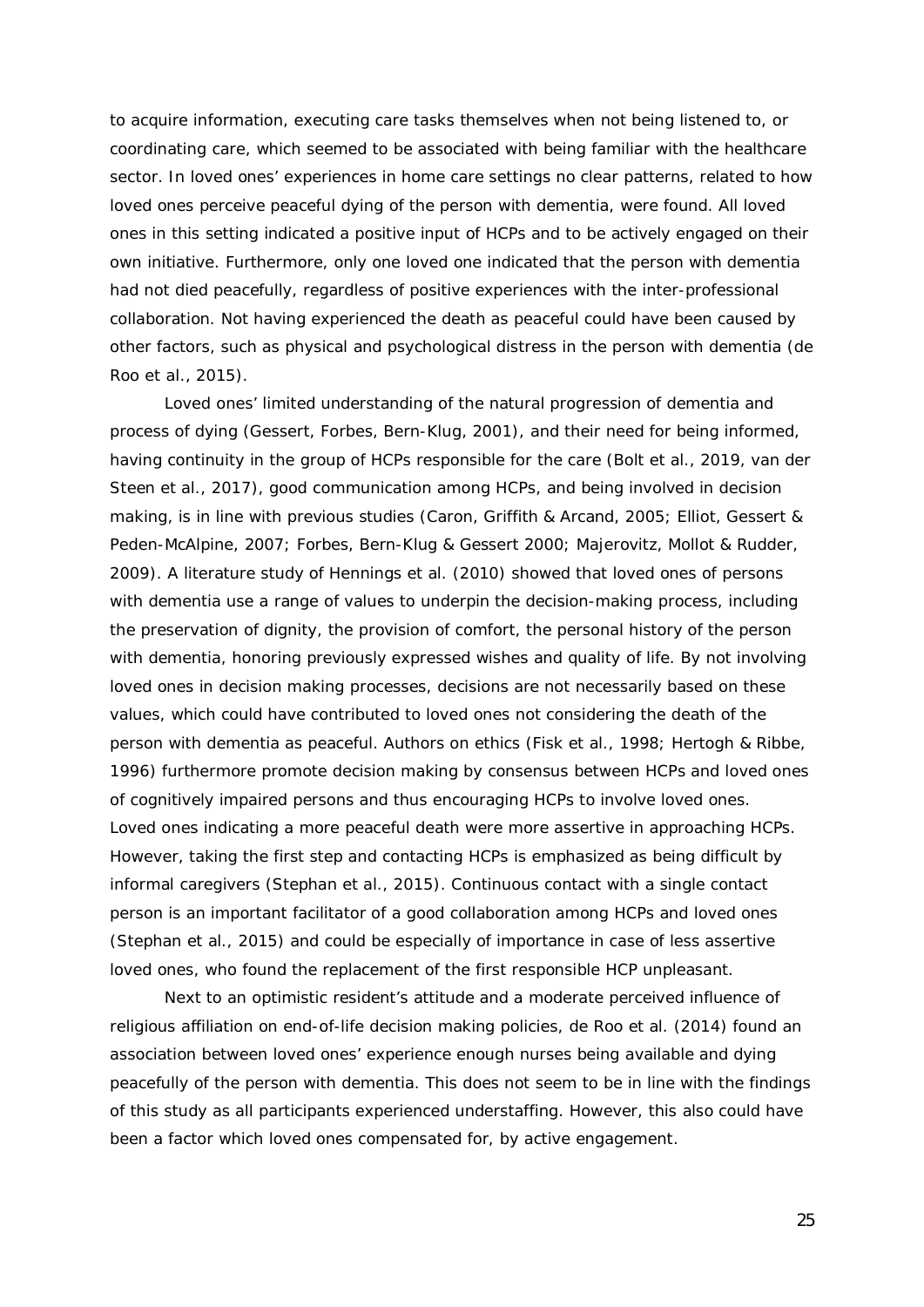# **4.2 Strengths and limitations**

To the author's knowledge, this is the first study to investigate loved ones' specific experiences with inter-professional collaboration in relation to how they perceived the peaceful dying of the person with dementia. Furthermore, having used interview data rather than questionnaire data regarding loved ones' experiences has provided in depth information, which might have stayed hidden otherwise (Hargie, 2010). The qualitative analysis was conducted by two individuals and discussed with a team of researchers, which has contributed to the trustworthiness of this study.

However, this study has some limitations. The data was limited to loved ones' experiences from one single area in the Netherlands, with a limited amount of participants, especially from the home care setting. This had an effect identifying a clear pattern in loved ones' experiences from this setting with regards to how they perceived peaceful dying of the person with dementia. Furthermore, the patterns in experiences and relationships between the experiences and peaceful dying were only analyzed descriptively, providing no quantitative significance levels.

# **4.3 Implications and recommendations**

The findings of this study indicate an overall need for education for HCPs in nursing home settings and loved ones. HCPs need education on achieving a better collaboration and communication amongst each other, in order to be consistent in reading personal records and in executing care tasks. A personal and trusting relationship with other HCPs is an important facilitator for good collaboration amongst HCPs (Stephan et al., 2015), which is promoted in inter-professional education (Petri, 2010). Educational programs could be a successful tool for improving communication among HCPs. Training could furthermore address communication skills such as active listening and allowing residents and their loved ones to be active participants in the communication process. Loved ones' education should inform them about the course of dementia and the process of dying and discuss ways to approach HCPs and communicate with them. Furthermore, aving consistency in the group of HCPs proving the care, could enhance a better communication and collaboration between loved ones and HCPs, and lead to more person-centered care. A permanent first responsible HCP, as contact person between loved ones and HCPs, can facilitate communication in case of passive HCPs' attitudes or less assertive loved ones. Moreover, the personal file, as used in home care settings, could facilitate better communication between loved ones and HCPs, and among HCPs, in nursing home settings. Besides, a partnership agreement between HCPs and loved ones could benefit both parties as they would both clarify their expectations regarding their own and the other party's role in the inter-professional collaboration. These expectations could be adjusted by both parties clarifying what they can and/or want to offer. This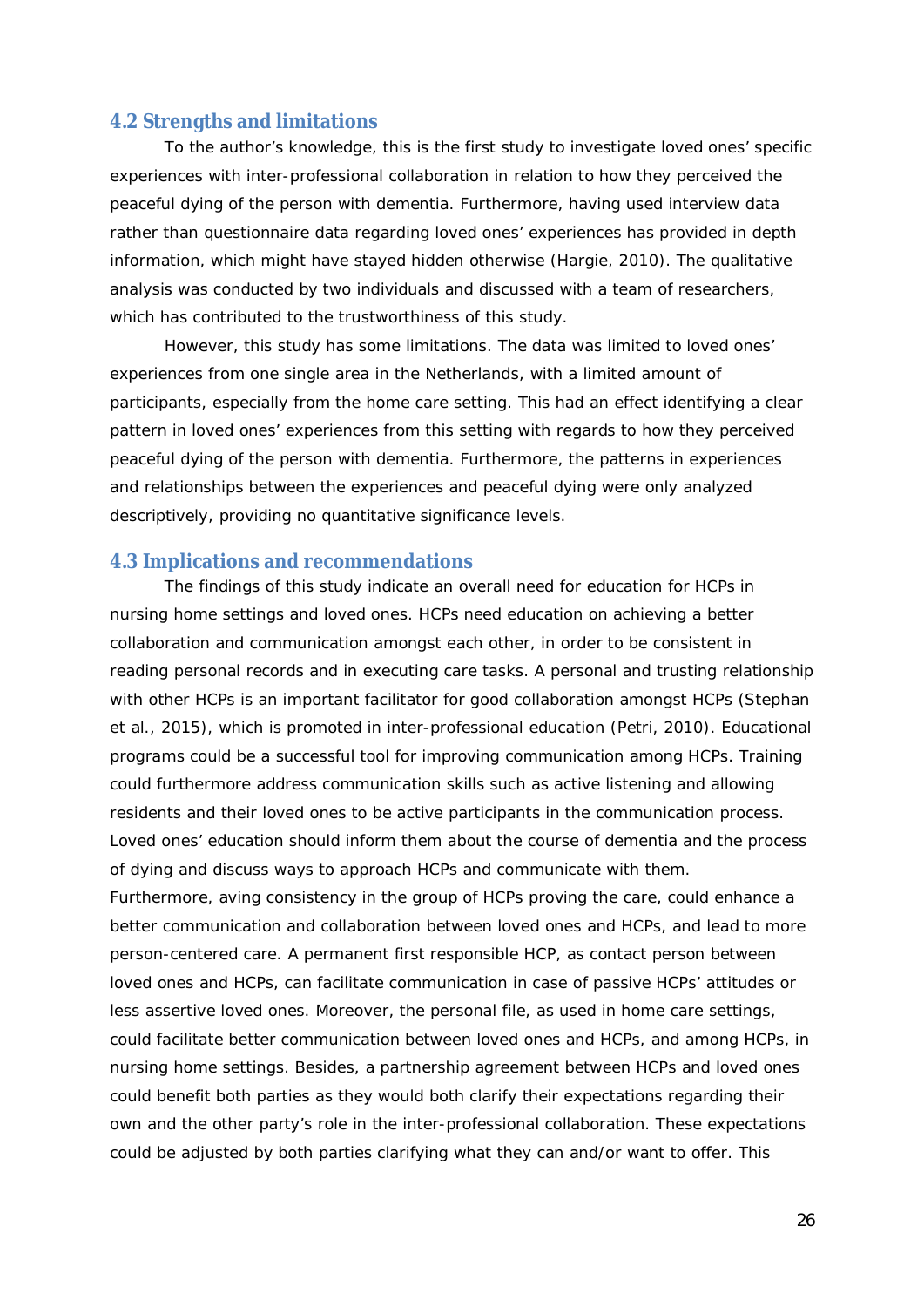could affect not only loved ones' satisfaction with the collaboration, but also of HCPs, as satisfaction is the extent to which expectations are met (Kupfer & Bond, 2012).

Future research should include more loved ones from home care settings in order to assess the specific relationship between their experiences and the peaceful dying of the person with dementia, as there was no clear relationship in this study due to the small number of participants and only one participant having indicated a non-peaceful death. Furthermore, the experiences of persons with dementia and of the HCPs regarding inter-professional collaboration should be included and related to dying peacefully. The combination of these experiences could then lead to the establishment of comprehensive inter-professional collaborative strategies, enhancing the quality of palliative dementia care, which could in return contribute to dying peacefully. Finally, as inter-professional collaboration is only one aspect in the end-of-life care for persons with dementia, more qualitative and quantitative research is needed to gain insight in other aspects, which could contribute to a peaceful death.

# **Conclusion**

Loved ones' active engagement in the care for the person with dementia in nursing homes settings, either as a compensation for HCPs' passive attitude in involving them, by being involved by HCPs, or regardless of HCPs' attitude, is related to a loved ones perceiving the death of the person with dementia as peaceful. Interventions should be aimed at educating both HCPs and loved ones, and establishing partner agreements between both parties. Evaluating loved ones' experiences with end-of-life care is valuable, as their perspectives inform unique requirements for palliative care that may contribute to dying peacefully.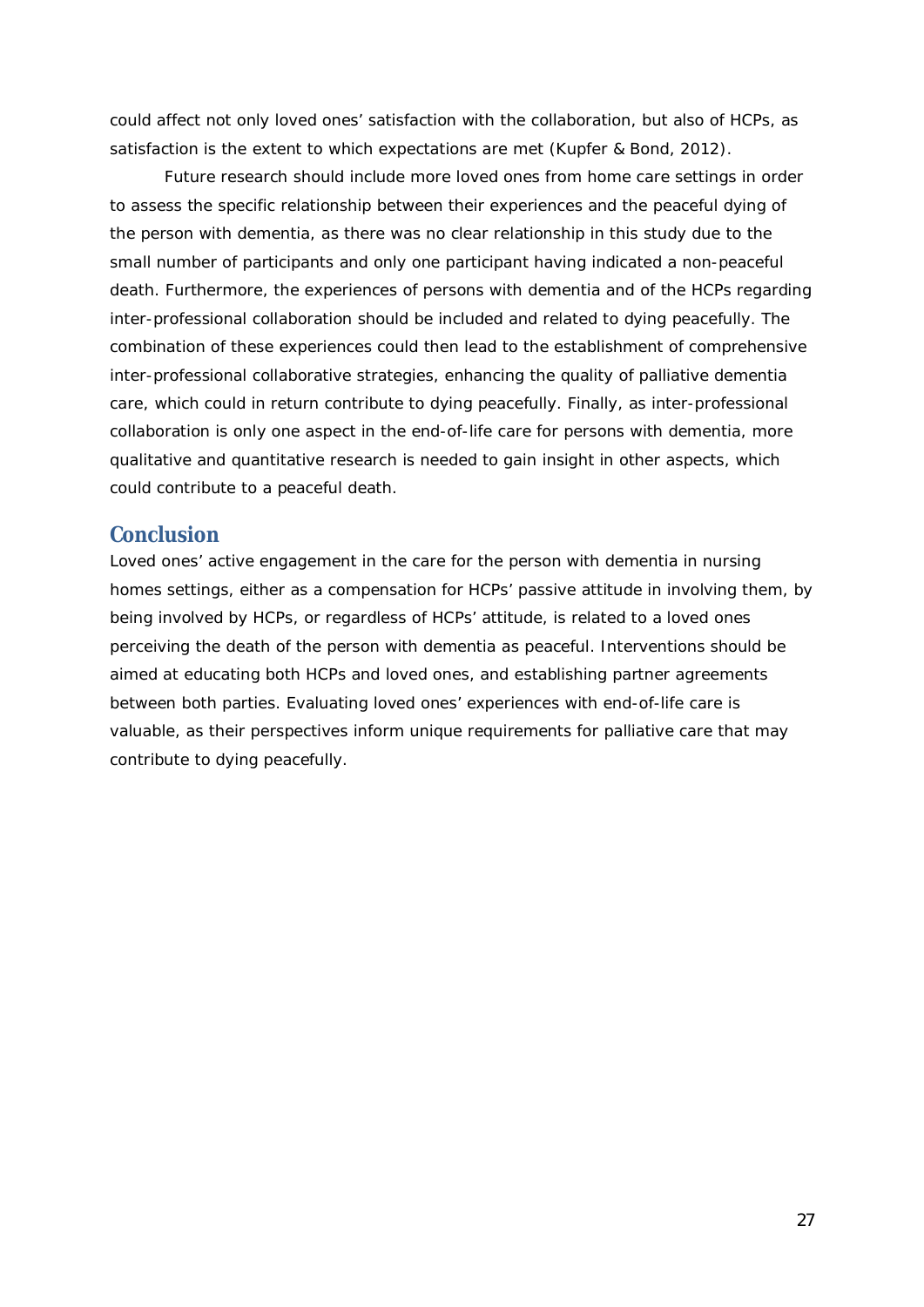# **References**

- Aaltonen, M., Raitanen, J., Forma, L., Pulkki, J., Rissanen, P., & Jylha, M. (2014). Burdensome transitions at the end of life among long-term care residents with dementia. *Journal of the American Medical Directors Association, 15*(9), 643-648.
- Alzheimer Association. (2018). *What is dementia?* Retrieved January 10, 2019, from https://www.alz.org/what-is-dementia.asp

Alzheimer Nederland. (2015). *Dementie in beeld. Jaarverslag 2015.* Retrieved January 10, 2019, from https://www.alzheimer-nederland.nl/nieuws/jaarverslag-2015 staat-online-dementie-beeld

- Arruda, E. H., & Paun, O. (2017). Dementia caregiver grief and bereavement: an integrative review. *Western journal of nursing research*, *39*(6), 825-851.
- Boeije, H. R. (2005). *Analyseren in kwalitatief onderzoek: denken en doen*. Boom Koninklijke Uitgevers.
- Bökberg, C., Ahlström, G., Leino-Kilpi, H., Soto-Martin, M. E., Cabrera, E., Verbeek, H.,... Karlsson, S. (2015). Care and service at home for persons with dementia in Europe. *Journal of Nursing Scholarship, 47*(5), 407-416.
- Bolt, S. R., Verbeek, L., Meijers, J. M., & van der Steen, J. T. (2019). Families' Experiences With End-of-Life Care in Nursing Homes and Associations With Dying Peacefully With Dementia. *Journal of the American Medical Directors Association*, *20*(3), 268-272.
- Campbell, S. M., Braspenning, J., Hutchinson, A., & Marshall, M. (2002). Research methods used in developing and applying quality indicators in primary care. *Qual Saf Health Care*, *11*(4), 358-364.
- Campbell, S. M., Roland, M. O., & Buetow, S. A. (2000). Defining quality of care. *Social science & medicine*, *51*(11), 1611-1625.
- Caron, C. D., Griffith, J., & Arcand, M. (2005). End-of-life decision making in dementia: The perspective of family caregivers. *Dementia*, *4*(1), 113-136.
- Claessen, S. J., Francke, A. L., Belarbi, H. E., Pasman, H. R. W., van der Putten, M. J., & Deliens, L. (2011). A new set of quality indicators for palliative care: process and results of the development trajectory. *Journal of pain and symptom management*, *42*(2), 169-182.
- Creswell, J. W., & Clark, V. P. (2007). *Designing and conducting mixed methods research.*
- Dahlke, S., Steil, K., Freund-Heritage, R., Colborne, M., Labonte, S., & Wagg, A. (2018). Older people and their families' perceptions about their experiences with interprofessional teams. *Nursing open*, *5*(2), 158-166.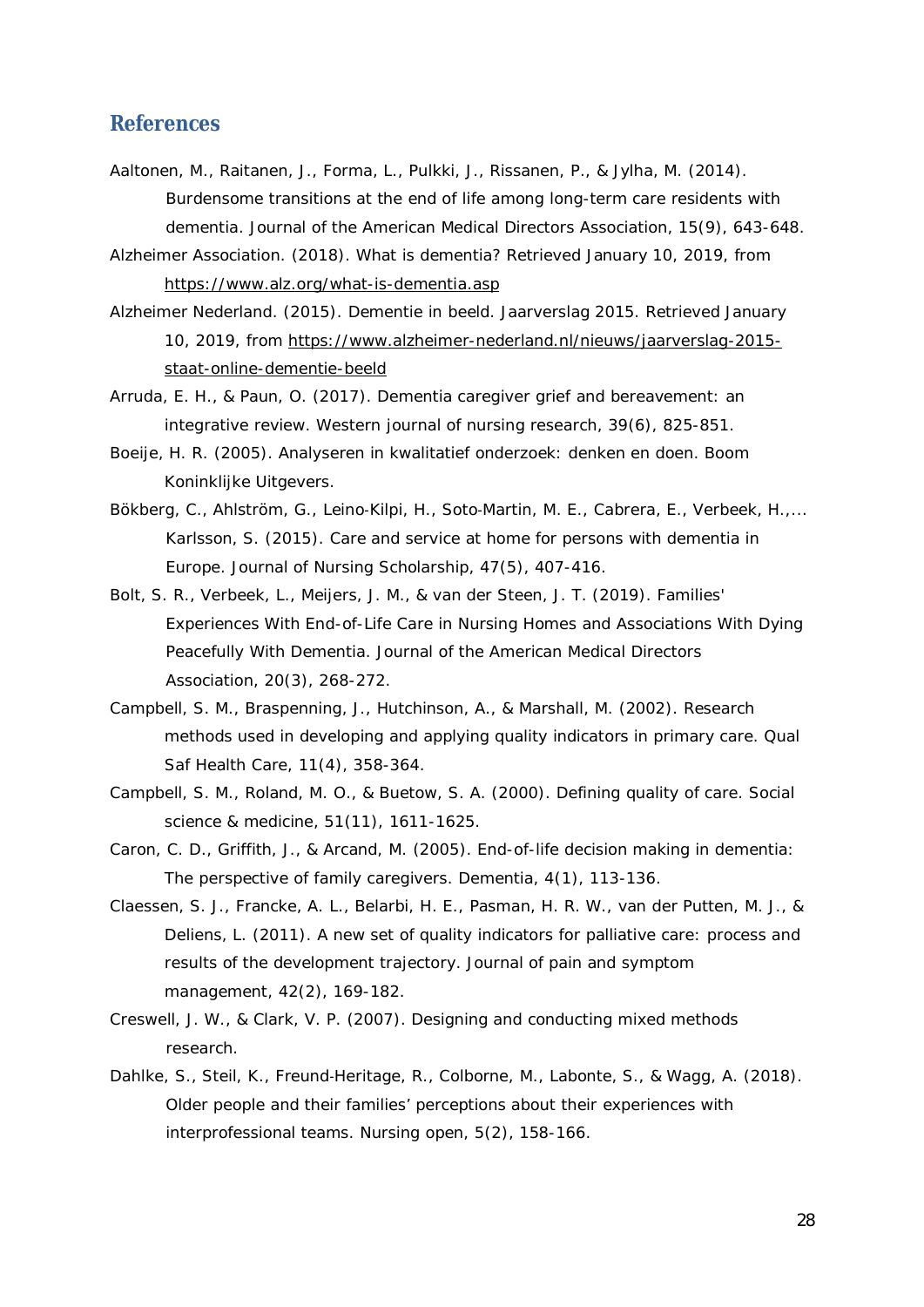- Danermark, B., Ekstrom, M., & Jakobsen, L. (2005). *Explaining society: An introduction to critical realism in the social sciences*. Routledge.
- Davies, N., Maio, L., Vedavanam, K., Manthorpe, J., Vernooij-Dassen, M., & Iliffe, S. (2014). Barriers to the provision of high-quality palliative care for people with dementia in England: a qualitative study of professionals' experiences. *Health Soc Care Community, 22*(4), 386-394.
- Deltaplan Dementie. (n.d.). *Dementiezorg.* Retrieved January 10, 2019, from https://www.deltaplandementie.nl/nl/dementiezorg
- De Roo, M. L., Albers, G., Deliens, L., De Vet, H. C., Francke, A. L., Van Den Noortgate, N.,... & Cohen, J. (2015). Physical and psychological distress are related to dying peacefully in residents with dementia in long-term care facilities. *Journal of pain and symptom management*, *50*(1), 1-8.
- De Roo, M. L., Leemans, K., Claessen, S. J., Cohen, J., Pasman, H. R. W., Deliens, L., ... & IMPACT, E. (2013). Quality indicators for palliative care: update of a systematic review. *Journal of pain and symptom management*, *46*(4), 556-572.
- De Roo, M. L., van der Steen, J. T., Galindo Garre, F., Van Den Noortgate, N., Onwuteaka-Philipsen, B. D., Deliens, L., ... & EURO IMPACT. (2014). When do people with dementia die peacefully? An analysis of data collected prospectively in long-term care settings. *Palliative medicine*, *28*(3), 210-219.
- Donabedian, A. (1988). The quality of care: how can it be assessed?. *Jama*, *260*(12), 1743-1748.
- Eisenmann, Y., Schmidt, H., Voltz, R., & Perrar, K. M. (2016). Expression and Perception of Needs in Severe Dementia. *Journal of Hospice and Palliative Nursing, 18*(3), 268-272.
- Elliott, B. A., Gessert, C. E., & Peden-McAlpine, C. (2007). Decision making by families of older adults with advanced cognitive impairment: spirituality and meaning. *Journal of gerontological nursing*, *33*(8), 49-55.
- Erel, M., Marcus, E. L., & Dekeyser-Ganz, F. (2017). Barriers to palliative care for advanced dementia: a scoping review. *Ann Palliat Med, 6*(4), 365-379.
- Fletcher, A. J. (2017). Applying critical realism in qualitative research: methodology meets method. *International Journal of Social Research Methodology*, *20*(2), 181- 194.
- Fisk, J. D., Sadovnick, A. D., Cohen, C. A., Gauthier, S., Dossetor, J., Eberhart, A., & LeDuc, L. (1998). Ethical guidelines of the Alzheimer Society of Canada. *Canadian journal of neurological sciences*, *25*(3), 242-248.
- Flick, U. (2018). *An introduction to qualitative research*. Sage Publications Limited.
- Forbes, S., Bern-Klug, M., & Gessert, C. (2000). End-of-life decision making for nursing home residents with dementia. *Journal of Nursing Scholarship*, *32*(3), 251-258.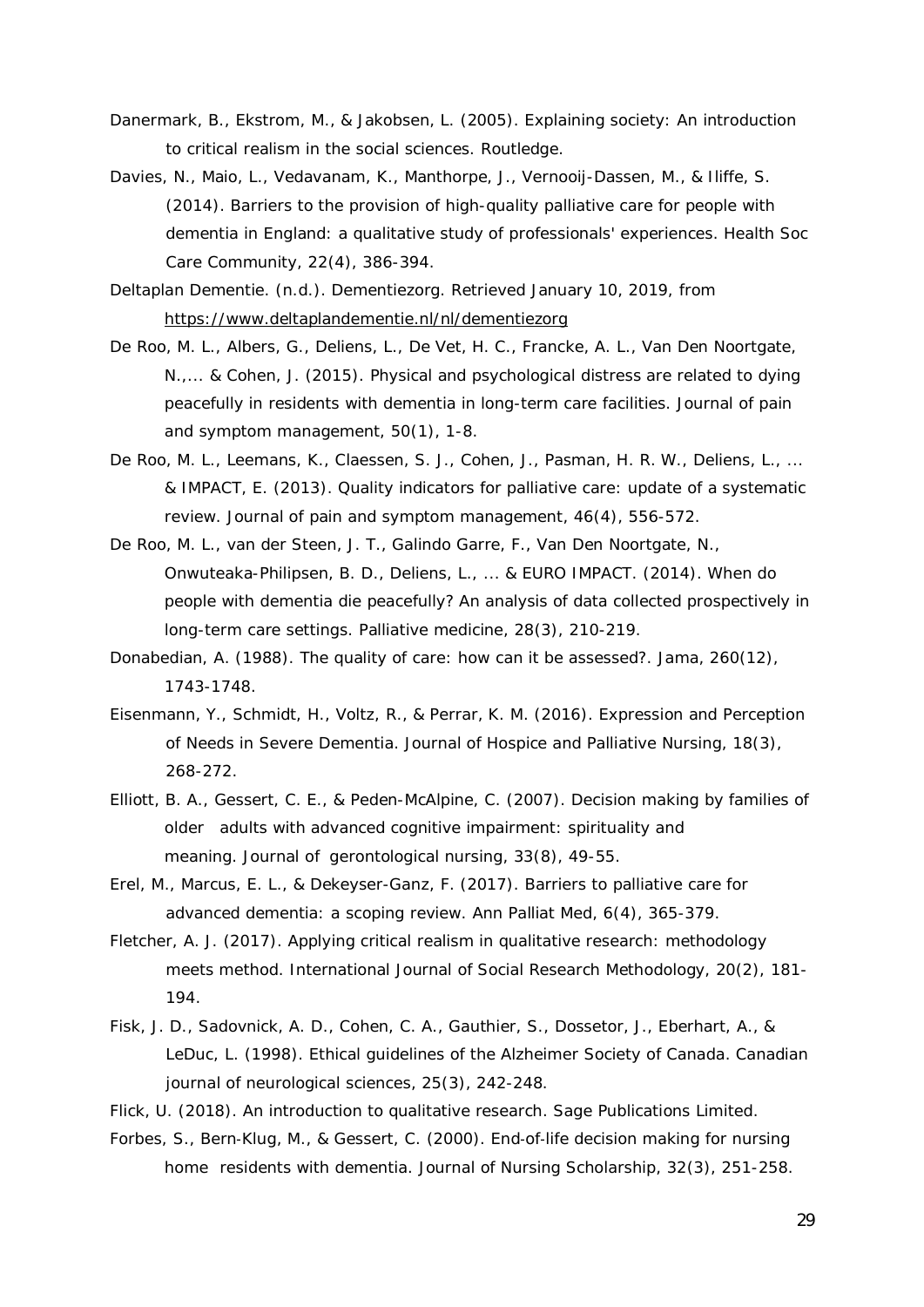- Gessert, C. E., Forbes, S., & Bern-Klug, M. (2001). Planning end-of-life care for patients with dementia: roles of families and health professionals. *OMEGA-Journal of Death and Dying*, *42*(4), 273-291.
- Graneheim, U. H., & Lundman, B. (2004). Qualitative content analysis in nursing research: concepts, procedures and measures to achieve trustworthiness. *Nurse education today*, *24*(2), 105-112.
- Hargie, O. (2016). *Skilled interpersonal communication: Research, theory and practice*. Routledge.
- Hebert, R. S., & Schulz, R. (2006). Caregiving at the end of life. *Journal of palliative medicine*, *9*(5), 1174-1187.
- Hennings, J., Froggatt, K., & Keady, J. (2010). Approaching the end of life and dying with dementia in care homes: the accounts of family carers. *Reviews in Clinical Gerontology*, *20*(2), 114-127.
- Hertogh, C. M., & Ribbe, M. W. (1996). Ethical aspects of medical decision-making in demented patients: a report from the Netherlands. *Alzheimer disease and associated disorders*, *10*(1), 11-19.
- IKNL, P. (2017). *Kwaliteitskader palliatieve zorg Nederland.* Retrieved January 9, 2019, from https://www.iknl.nl/palliatieve-zorg/kwaliteitskader-palliatieve-zorg
- Kiely, D. K., Prigerson, H., & Mitchell, S. L. (2008). Health care proxy grief symptoms before the death of nursing home residents with advanced dementia. *The American Journal of Geriatric Psychiatry*, *16*(8), 664-673.
- Kupfer, J. M., & Bond, E. U. (2012). Patient satisfaction and patient-centered care: necessary but not equal. *Jama*, *308*(2), 139-140.
- Lee, M., & Chodosh, J. (2009). Dementia and life expectancy: what do we know?. *Journal of the American Medical Directors Association*, *10*(7), 466-471.
- Lloyd-Williams, M., Abba, K., & Crowther, J. (2014). Supportive and palliative care for patients with chronic mental illness including dementia. *Curr Opin Support Palliat Care, 8*(3), 303-307.
- Maas, M. L., Reed, D., Park, M., Specht, J. P., Schutte, D., Kelley, L. S., ... & Buckwalte, K. C. (2004). Outcomes of family involvement in care intervention for caregivers of individuals with dementia. *Nursing research*, *53*(2), 76-86.
- Majerovitz, S. D., Mollott, R. J., & Rudder, C. (2009). We're on the same side: Improving communication between nursing home and family. *Health communication*, *24*(1), 12-20.
- Mitchell, S. L., Teno, J. M., Kiely, D. K., Shaffer, M. L., Jones, R. N., Prigerson, H. G., ... & Hamel, M. B. (2009). The clinical course of advanced dementia. *New England Journal of Medicine*, *361*(16), 1529-1538.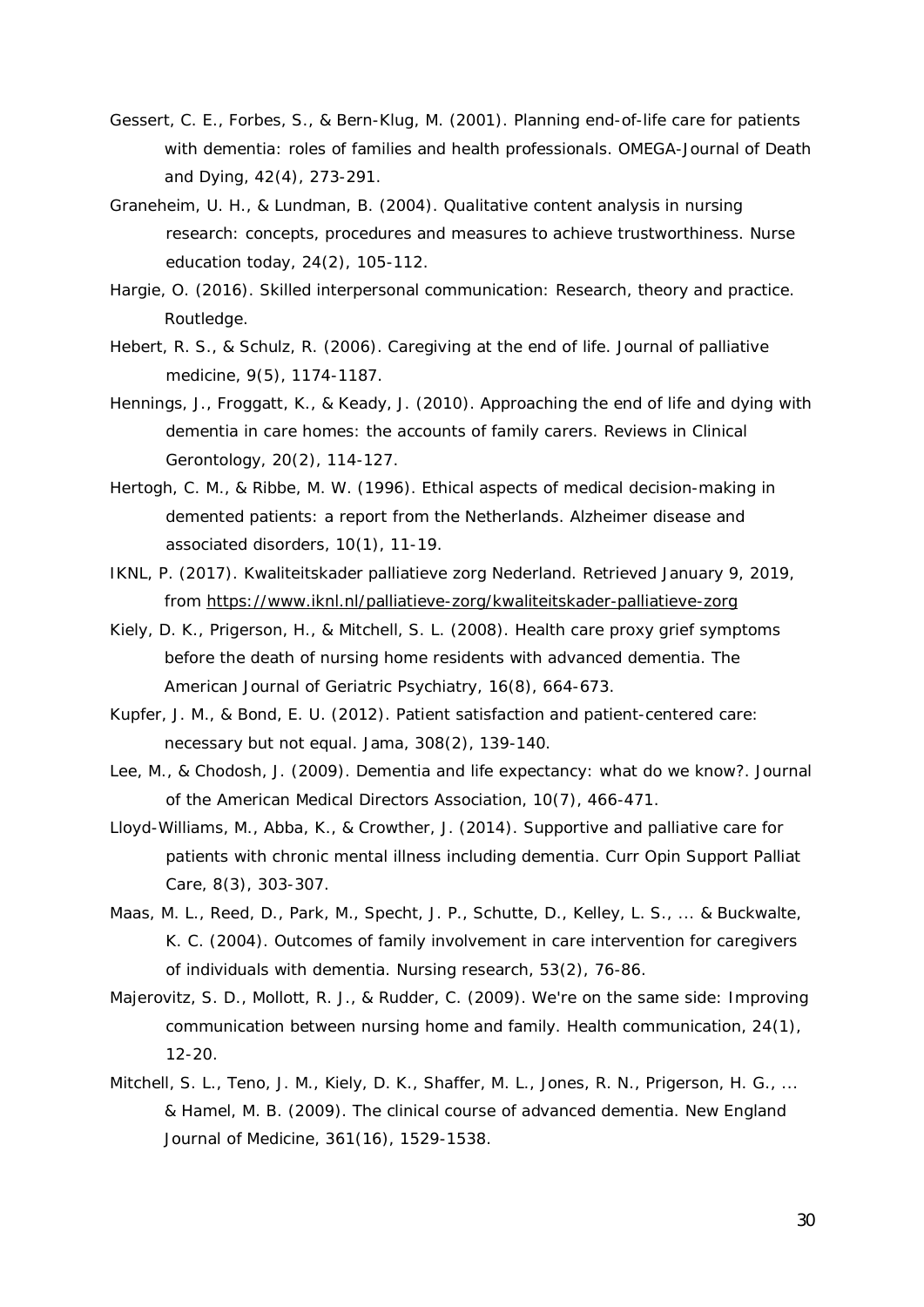- Munn, J. C., Zimmerman, S., Hanson, L. C., Williams, C. S., Sloane, P. D., Clipp, E. C., ... & Steinhauser, K. E. (2007). Measuring the quality of dying in long-term care. *Journal of the American Geriatrics Society*, *55*(9), 1371-1379.
- NZa. (2018). *Samenwerken in de palliatieve zorg: zorg rondom de patiënt.* Retrieved January 11, 2019, from https://puc.overheid.nl/nza/doc/PUC\_254795\_22/1/
- Perrar, K. M., Schmidt, H., Eisenmann, Y., Cremer, B., & Voltz, R. (2015). Needs of people with severe dementia at the end-of-life: a systematic review. *Journal of Alzheimer's Disease, 43*(2), 397-413.
- Petri, L. (2010). Concept analysis of interdisciplinary collaboration. *Nursing forum* (Vol. 45, No. 2, pp. 73-82). Malden, USA: Blackwell Publishing Inc.
- Poos, M. J. J. C., Meijer, S., & Willemse. B. (2015). *Trend in aantal mensen met dementie.* Retrieved January 29, 2019, from https://www.volksgezondheidenzorg.info/onderwerp/dementie/cijferscontext/trends#node-trend-aantal-mensen-met-dementie
- Rijksinstituut voor Volksgezondheid en Milieu. (2018). *Volksgezondheid toekomstverkenning 2018: Trendscenario.* Retrieved January 9, 2019, from https://www.vtv2018.nl/trendscenario

Saldaña, J. (2015). *The coding manual for qualitative researchers*. Sage.

- Samsi, K., & Manthorpe, J. (2013). Everyday decision-making in dementia: findings from a longitudinal interview study of people with dementia and family carers. *International psychogeriatrics*, *25*(6), 949-961.
- Shanley, C., Fetherstonhaugh, D., McAuliffe, L., Bauer, M., & Beattie, E. (2017). Providing support to surrogate decision-makers for people living with dementia: Healthcare professional, organisational and community responsibilities. *Health & social care in the community*, *25*(5), 1563-1570.
- Smith, S. J. (1998). Providing palliative care for the terminal Alzheimer patient. Hospice Care for Patients With Advanced Progressive Dementia*. New York, NY: Springer Publishing Co Inc*, 247-256.
- Stephan, A., Möhler, R., Renom-Guiteras, A., & Meyer, G. (2015). Successful collaboration in dementia care from the perspectives of healthcare professionals and informal carers in Germany: results from a focus group study. *BMC health services research, 15*(1), 208.
- Teno, J. M., Clarridge, B. R., Casey, V., Welch, L. C., Wetle, T., Shield, R., & Mor, V. (2004). Family perspectives on end-of-life care at the last place of care. *Jama, 291*(1), 88-93.
- Thomas, D. R. (2006). A general inductive approach for analyzing qualitative evaluation data. *American journal of evaluation, 27*(2), 237-246.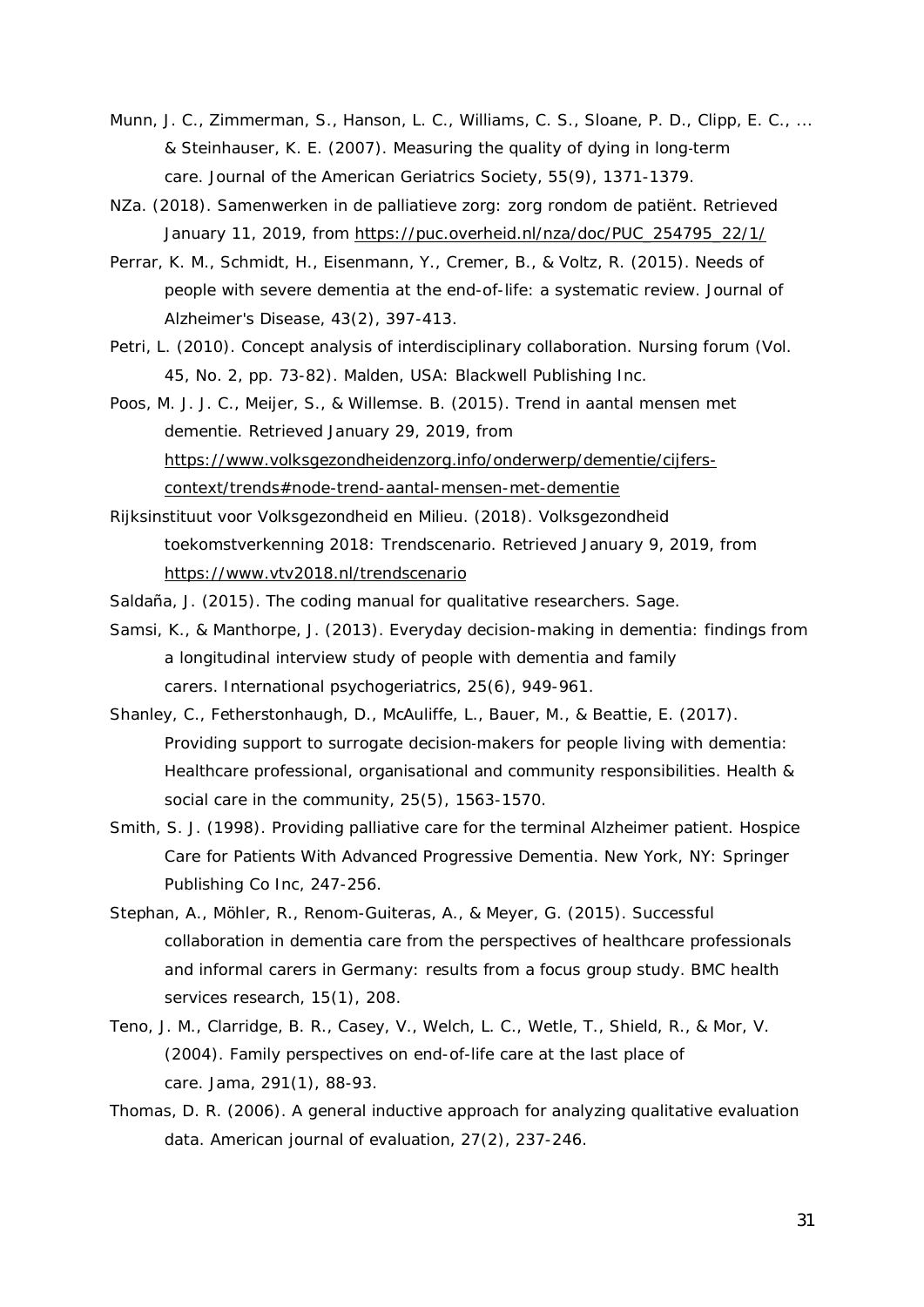Thompson, G. N., & Roger, K. (2014). Understanding the needs of family caregivers of older adults dying with dementia. *Palliative & supportive care, 12*(3), 223-231.

Vanderleyden, L. (2015). Vergrijzing: een stand van zaken. Geron, 17(4), 7-13.

- van der Steen, J. T. (2010). Dying with dementia: what we know after more than a decade of research. *Journal of Alzheimer's Disease, 22*(1), 37-55.
- van der Steen, J. T., Dekker, N. L., Gijsberts, M. J. H., Vermeulen, L. H., & Mahler, M. M. (2017). Palliative care for people with dementia in the terminal phase: a mixedmethods qualitative study to inform service development. *BMC palliative care, 16*(1), 28.
- van der Steen, J. T., Radbruch, L., Hertogh, C. M. P. M., de Boer, M. E., Hughes, J. C., Larkin, P., ... & Volicer, L. (2014). White paper defining optimal palliative care in older people with dementia: A Delphi study and recommendations from the European Association for Palliative Care. *Palliative Medicine, 28*(3), 197-209.
- van Soest-Poortvliet, M. C., Van Der Steen, J. T., Zimmerman, S., Cohen, L. W., Munn, J.,Achterberg, W. P., ... & De Vet, H. C. (2011). Measuring the quality of dying and quality of care when dying in long-term care settings: a qualitative content analysis of available instruments. *Journal of pain and symptom management, 42*(6), 852-863.
- Volksgezondheidenzorg. (2015). *Trends in aantal mensen met dementie*. Retrieved January 9, 2019, from

https://www.volksgezondheidenzorg.info/onderwerp/dementie/cijferscontext/huidige-situatie#!node-aantal-mensen-met-dementie